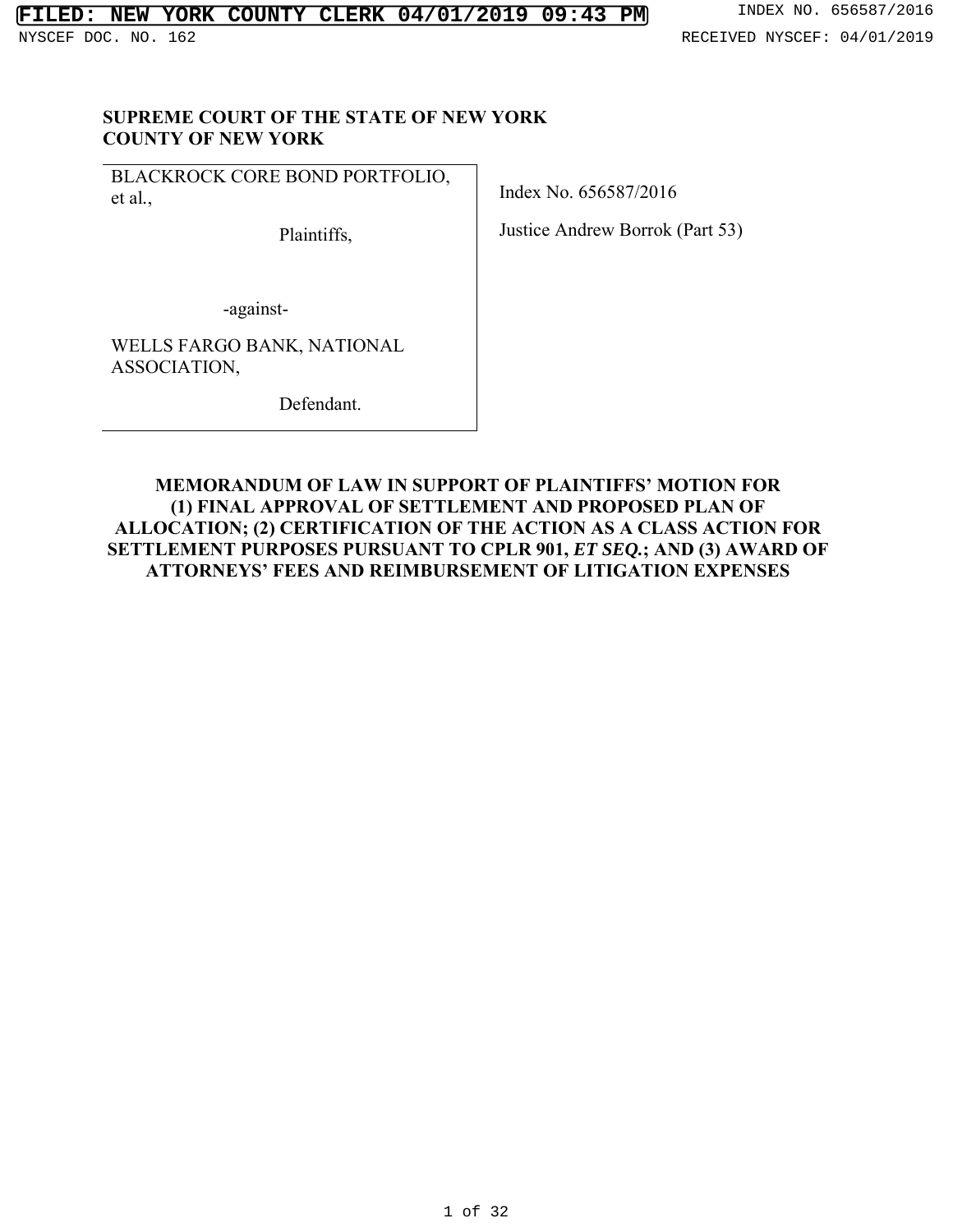## **TABLE OF CONTENTS**

### **Page**

| I.           |                                                                                  |                                                                              |  |  |  |  |
|--------------|----------------------------------------------------------------------------------|------------------------------------------------------------------------------|--|--|--|--|
| II.          | THE PROPOSED SETTLEMENT WARRANTS FAIRNESS APPROVAL 4                             |                                                                              |  |  |  |  |
|              | The Settlement Is Fair, Adequate, And Reasonable And Should Be<br>A.             |                                                                              |  |  |  |  |
|              |                                                                                  | 1.<br>The Value Of The Benefits Offered To The Class Outweighs The           |  |  |  |  |
|              |                                                                                  | 2.<br>The Parties And Class Members Overwhelmingly Support The               |  |  |  |  |
|              |                                                                                  | 3.<br>Plaintiffs' And Defendants' Counsel Are Experienced Litigators Of      |  |  |  |  |
|              |                                                                                  | $\overline{4}$ .<br>The Settlement Is The Result Of Good Faith, Arm's Length |  |  |  |  |
|              |                                                                                  | 5.<br>The Nature Of The Legal And Factual Issues Was Complex And             |  |  |  |  |
| III.         |                                                                                  |                                                                              |  |  |  |  |
|              | The Settlement Class Is So Numerous That Joinder Of All Members Is<br>A.         |                                                                              |  |  |  |  |
|              | There Are Questions Of Law And Fact Common To All Settlement Class<br><b>B.</b>  |                                                                              |  |  |  |  |
|              | Plaintiffs' Claims Are Typical Of The Claims Of The Settlement Class 14<br>$C$ . |                                                                              |  |  |  |  |
|              | Plaintiffs And Plaintiffs' Counsel Have And Will Fairly And Adequately<br>D.     |                                                                              |  |  |  |  |
|              | A Class Action Is Superior To Any Other Method To Adjudicate<br>Ε.               |                                                                              |  |  |  |  |
|              | F.                                                                               | CPLR 902 Factors Also Support Settlement Class Certification16               |  |  |  |  |
| IV.          | PLAINTIFFS' REQUEST FOR AN AWARD OF ATTORNEYS'                                   |                                                                              |  |  |  |  |
|              | Plaintiffs' Counsel Is Entitled To Attorneys' Fees Under The Substantial<br>А.   |                                                                              |  |  |  |  |
| $\mathbf{i}$ |                                                                                  |                                                                              |  |  |  |  |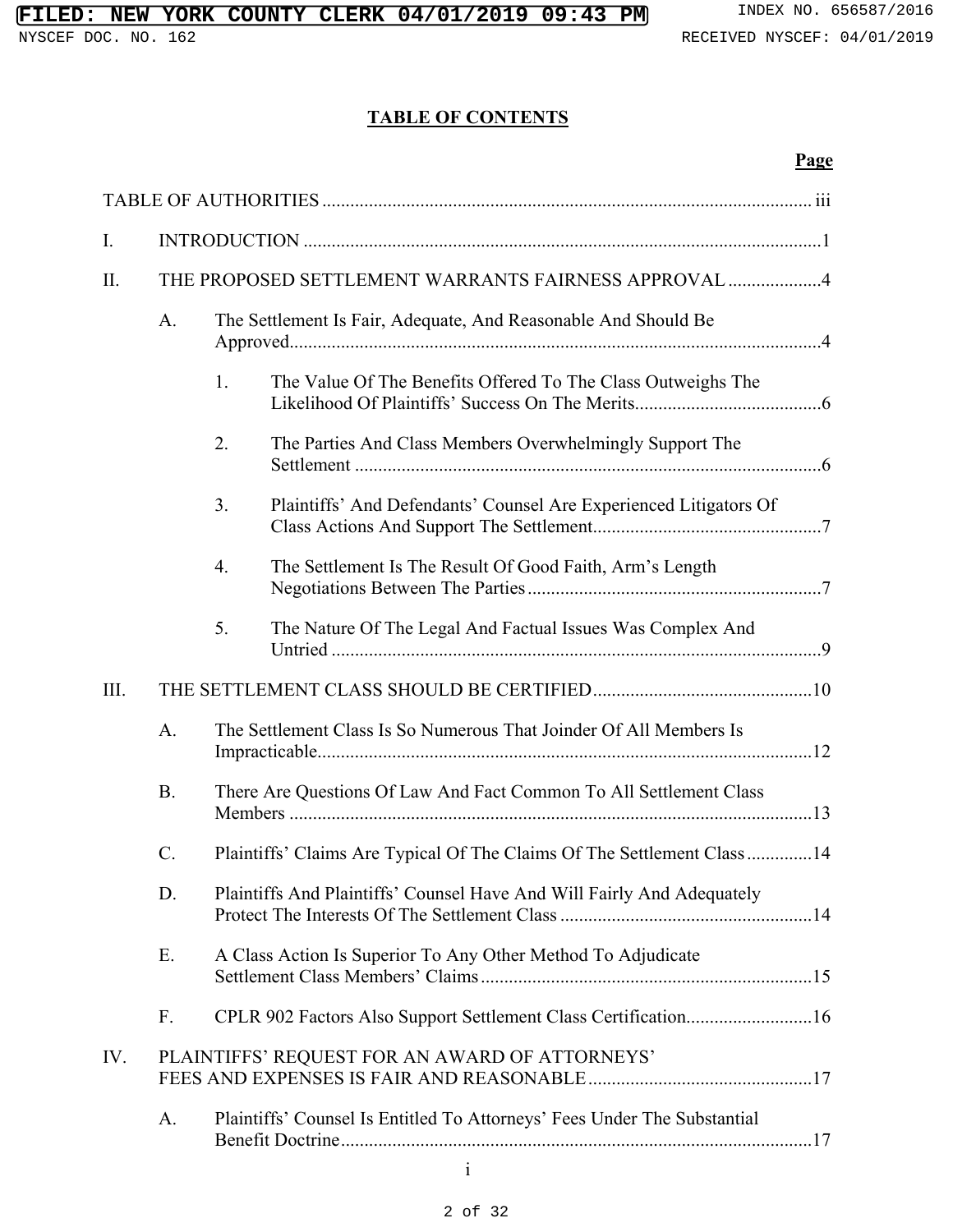## **FILED: NEW YORK COUNTY CLERK 04/01/2019 09:43 PM** INDEX NO. 656587/2016<br>NYSCEF DOC. NO. 162<br>RECEIVED NYSCEF: 04/01/2019

|    | <b>B.</b>      |    | The Requested Fee Is Fair When Compared To Plaintiffs' Counsel's |     |  |  |
|----|----------------|----|------------------------------------------------------------------|-----|--|--|
|    |                | 1. | The Novelty And Difficulty Of The Questions Involved And The     |     |  |  |
|    |                | 2. | The Preclusion Of Other Employment To Pursue This Contingent     |     |  |  |
|    |                | 3. |                                                                  |     |  |  |
|    |                | 4. |                                                                  |     |  |  |
|    | $\mathbf{C}$ . |    | Plaintiffs' Counsel Should Be Awarded Reimbursement Of Expenses  |     |  |  |
| V. |                |    |                                                                  | .25 |  |  |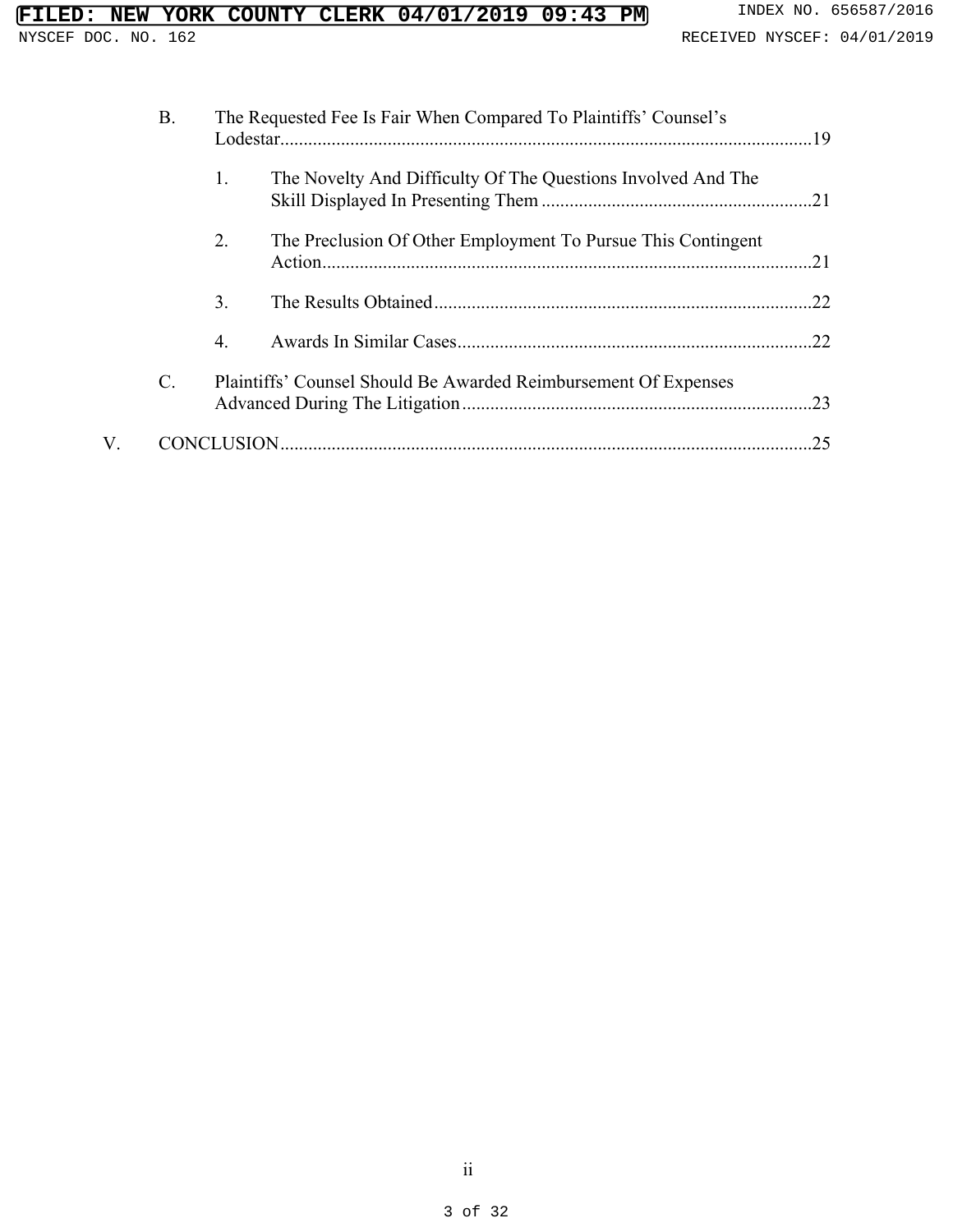## **TABLE OF AUTHORITIES**

| <b>Case</b><br>Page                                                                                                          |
|------------------------------------------------------------------------------------------------------------------------------|
| Ackerman v. Price Waterhouse,                                                                                                |
| In re Amaranth Natural Gas Commodities Litig.,                                                                               |
| Amchem Prods., Inc. v. Windsor,                                                                                              |
| Ammon v. Suffolk Cty., Dep't of Consumer Affairs,<br>396 N.Y.S.2d 317 (Sup. Ct. N.Y. 1977), aff'd sub nom., 413 N.Y.S.2d 469 |
| Bellifemine v. Sanofi-Aventis U.S. LLC,                                                                                      |
| Blackrock Allocation Target Shares: Series S Portfolio, et al. v. Wells Fargo<br>Bank, N.A.,                                 |
| Blum v. Stenson,                                                                                                             |
| Brown v. State,                                                                                                              |
| In re Cablevision Sys. Corp. S'holder Litig.,                                                                                |
| Cen. States Se. & Sw. Areas Health & Welfare Fund v. Merck-Medco Managed<br>Care, LLC,<br>23                                 |
| Cherner v. Transitron Elec. Corp.,                                                                                           |
| Chimenti v. Am. Express Co.,                                                                                                 |
| In re China Sunergy Sec. Litig.,                                                                                             |
| City of Detroit v. Grinnell Corp.,                                                                                           |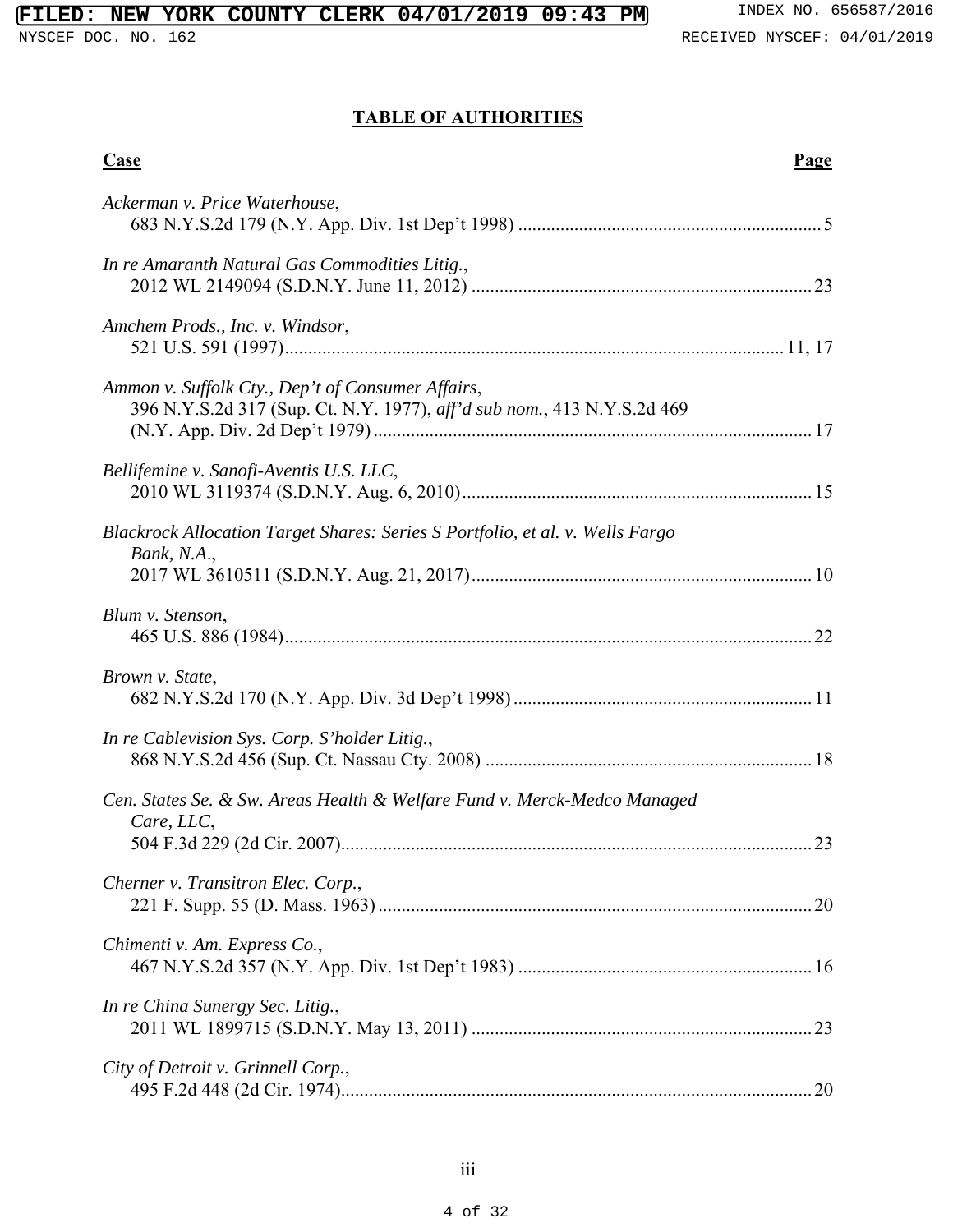## **FILED: NEW YORK COUNTY CLERK 04/01/2019 09:43 PM** INDEX NO. 656587/2016<br>NYSCEF DOC. NO. 162<br>RECEIVED NYSCEF: 04/01/2019

| City of New York v. Maul,                                                                                                                |
|------------------------------------------------------------------------------------------------------------------------------------------|
| In re Colt Indus. S'holder Litig.,                                                                                                       |
| In re Colt Indus. S'holder Litig.,                                                                                                       |
| In re Coordinated Title Ins. Cases,                                                                                                      |
| Cornwell v. Credit Suisse Grp.,                                                                                                          |
| In re Facebook Inc. IPO Sec. & Derivative Litig.,                                                                                        |
| Fiala v. Metro. Life Ins. Co.,                                                                                                           |
| Fixed Income Shares: Series M v. Citibank, N.A.,                                                                                         |
| In re FLAG Telecom Holdings, Ltd. Sec. Litig.,                                                                                           |
| Flemming v. Barnwell Nursing Home & Health Facilities, Inc.,                                                                             |
| Flemming v. Barnwell Nursing Home & Health Facilities, Inc.,                                                                             |
| Friar v. Vanguard Holding Co.,                                                                                                           |
| Gordon v. Verizon Commc'ns,                                                                                                              |
| Hallock v. State of N.Y.,                                                                                                                |
| Hibbs v. Marvel Enters.,                                                                                                                 |
| In re HSBC Bank U.S.A., N.A., Checking Account Overdraft Litig.,<br>49 Misc. 3d 1211(A), 29 N.Y.S.3d 847, 2015 WL 6698518 (N.Y. Sup. Ct. |
| Jacobs v. Macy's, Inc.,<br>iv                                                                                                            |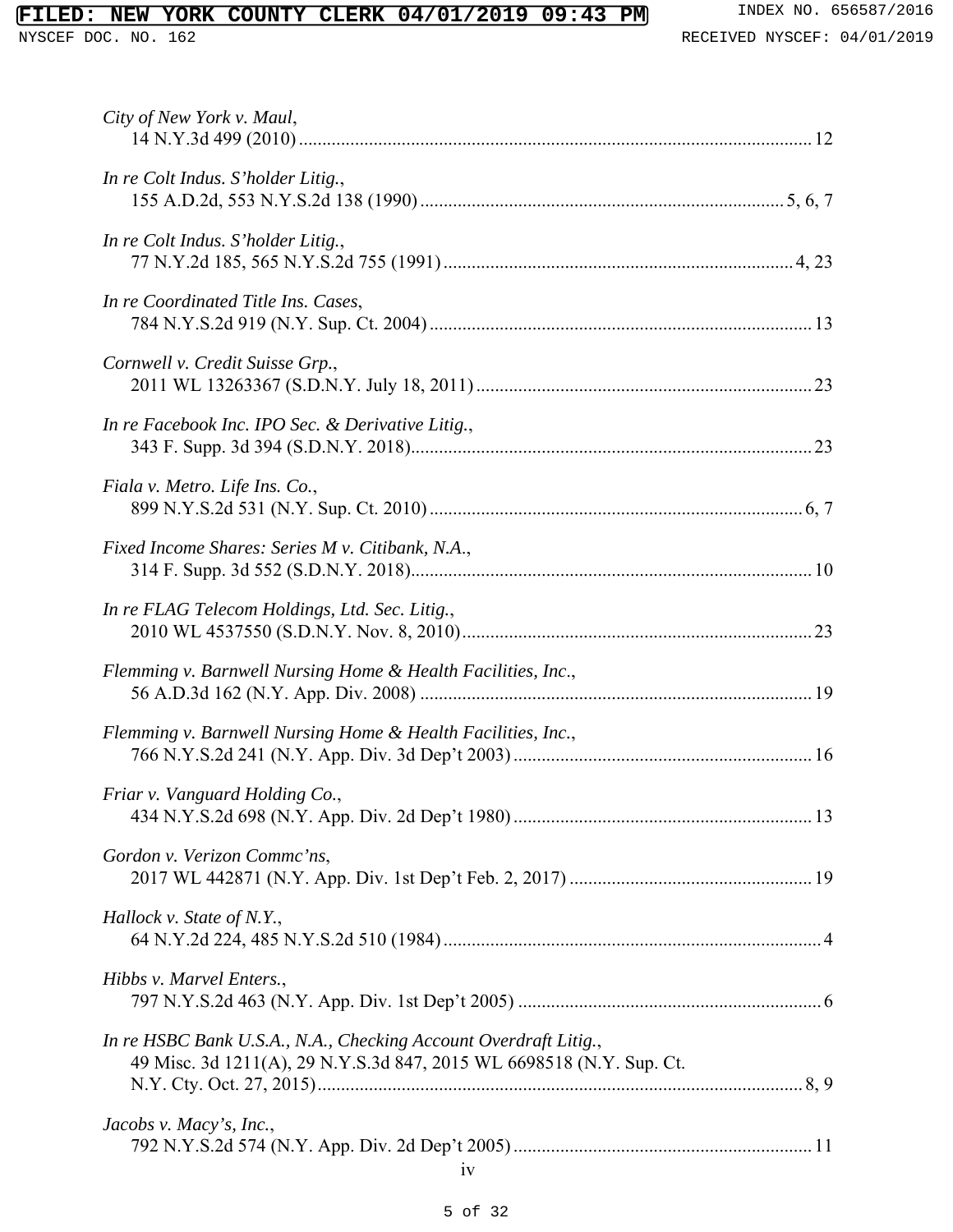## **FILED: NEW YORK COUNTY CLERK 04/01/2019 09:43 PM** INDEX NO. 656587/2016<br>NYSCEF DOC. NO. 162<br>RECEIVED NYSCEF: 04/01/2019

| Klein v. Robert's Am. Gourmet Food, Inc.,                 |
|-----------------------------------------------------------|
| Klurfeld v. Equity Enters., Inc.,                         |
| Lamarca v. Great Atl. & Pac. Tea Co., Inc.,               |
| Low v. Van Nostrand,                                      |
| Lowenschuss v. Bluhdorn,                                  |
| Marisol A. ex rel. Forbes v. Giuliani,                    |
| Michels v. Phoenix Home Life Mut. Ins. Co.,               |
| Missouri v. Jenkins,                                      |
| In re New York Cty. Data Entry Worker Prod. Liab. Litig., |
| In re Philip Servs. Corp. Sec. Litig.,                    |
| Phoenix Light SF Ltd. v. Bank of N.Y. Mellon,             |
| Pludeman v. N. Leasing Sys., Inc.                         |
| In re Priceline.com, Inc. Sec. Litig.,                    |
| Pruitt v. Rockefeller Ctr. Props., Inc.,                  |
| Rahmey v. Blum,                                           |
| Riordan v. Nationwide Mut. Fire Ins. Co.,                 |
| Roth v. Phoenix Cos., Inc.,                               |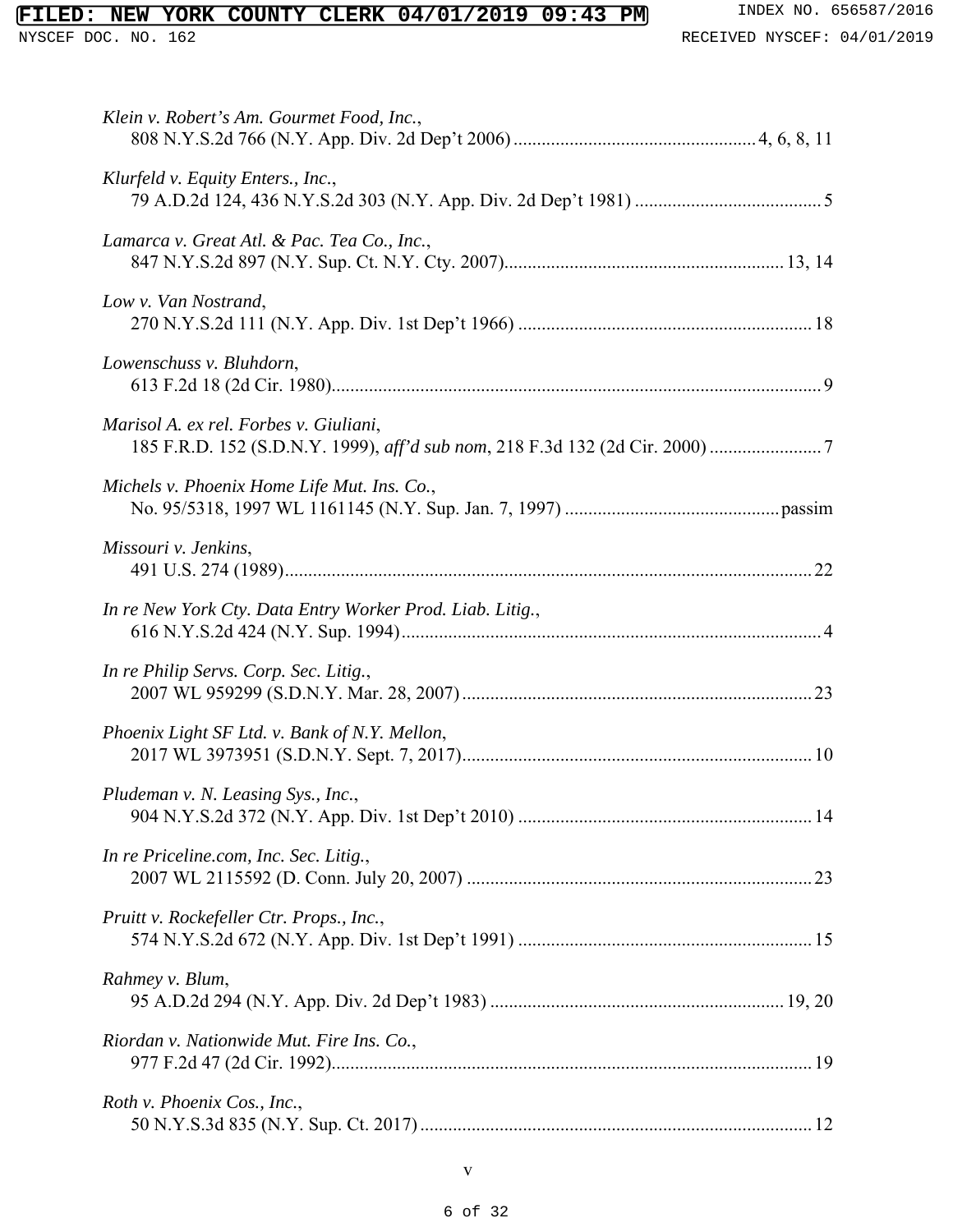# FILED: NEW YORK COUNTY CLERK 04/01/2019 09:43 PM INDEX NO. 656587/2016<br>NYSCEF DOC. NO. 162

| Simon v. Cunard Line Ltd.,                                     |
|----------------------------------------------------------------|
| Sternberg v. Citicorp Credit Servs., Inc.,                     |
| In re Vitamins Antitrust Litig.,                               |
| Wal-Mart Stores, Inc. v. Visa U.S.A., Inc.,                    |
| Wash. Fed. Sav. & Loan Ass'n v. Village Mall Townhouses, Inc., |
| Weinberg v. Hertz Corp.,                                       |
| Wilder v. May Dep't Stores Co.,                                |
| Willson v. N.Y. Life Ins. Co.,                                 |

#### **SECONDARY AUTHORITIES**

## **CPLR**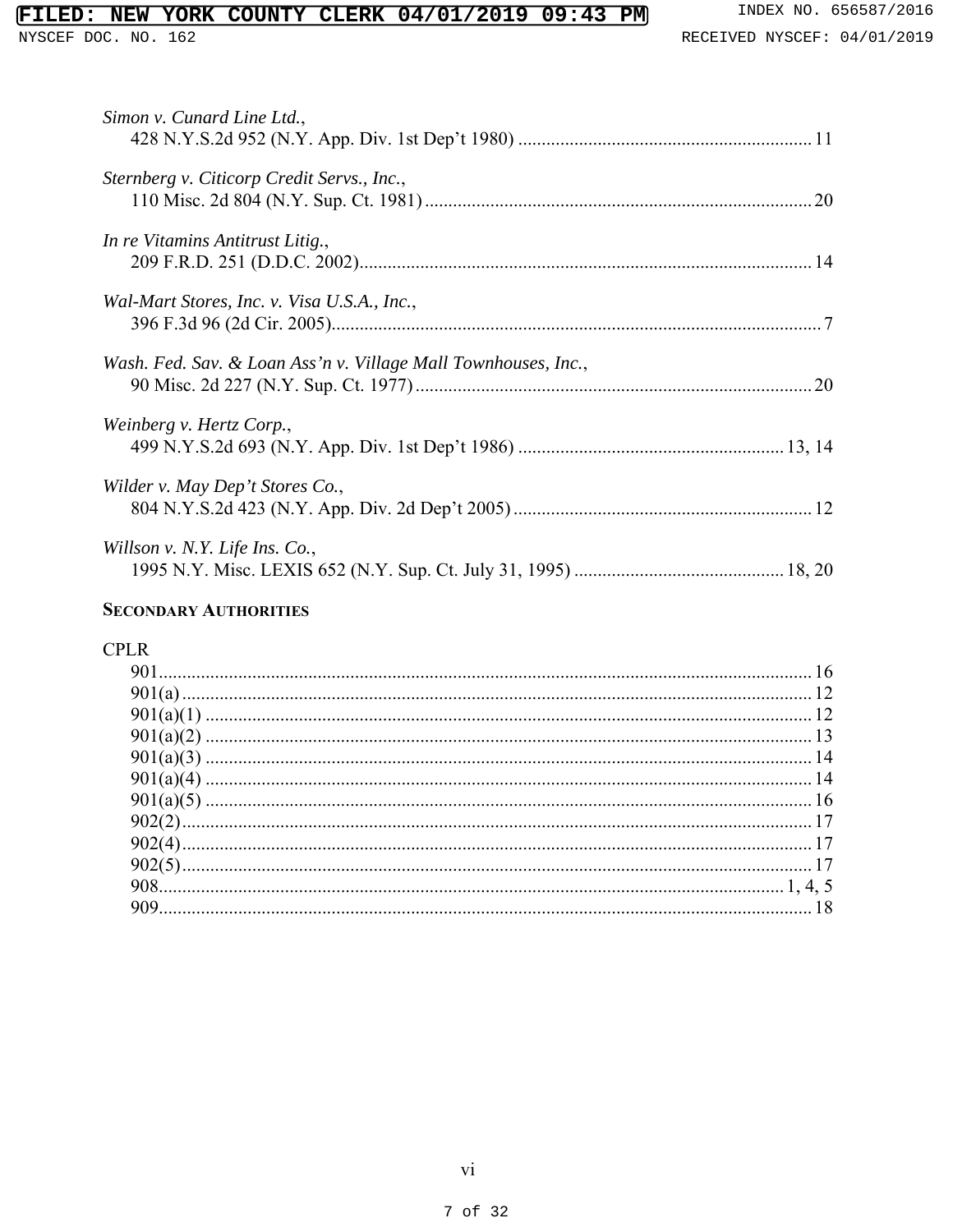Plaintiffs and Plaintiffs' Counsel respectfully submit this memorandum in support of their motion for: (i) final approval of the proposed settlement and plan of allocation as fair, reasonable and adequate, and in the best interests of the class; (ii) certification of the Action as a class action for settlement purposes pursuant to CPLR 901, *et seq.*; and (iii) an award of attorneys' fees and reimbursement of litigation expenses. Defendant Wells Fargo<sup>1</sup> does not oppose this motion for settlement purposes only2 and, to date, no members of the proposed Settlement Class have objected to the Settlement.

#### **I. INTRODUCTION**

1

Subject to the Court's approval, the Parties have agreed to settle all claims in this Action in exchange for substantial relief: specifically, payment of \$43 million in cash and the release of \$70 million of Reserve Funds withheld or reserved by Defendant in connection with certain Trusts at issue in this litigation. Plaintiffs and their counsel respectfully submit that the proposed Settlement is an excellent result for the Settlement Class, resolving more than four years of hard-fought litigation and providing a real and immediate benefit for Class members, and satisfies the standards for final approval under CPLR 908. As detailed in the accompanying Affidavit of Timothy A. DeLange, the Settlement represents a favorable outcome for the Settlement Class, particularly given

<sup>&</sup>lt;sup>1</sup> Unless otherwise stated, capitalized terms have the meanings set forth in the Stipulation and Agreement of Settlement, dated November 9, 2018, and the accompanying Affidavit of Timothy A. DeLange in Support of Plaintiffs' Motion for: (i) Final Approval of Settlement and Proposed Plan of Allocation; (ii) Certification of the Action as a Class Action for Settlement Purposes Pursuant to CPLR 901, *et seq.*; and (iii) Award of Attorneys' Fees and Reimbursement of Litigation Expenses ("DeLange Aff."). Citations to "¶" in this Motion refer to paragraphs in the DeLange Affidavit.

<sup>2</sup> Pursuant to and according to the terms of the Settlement Agreement, Wells Fargo does not oppose this motion for settlement purposes only. *See* Stipulation of Settlement ¶3. Wells Fargo, however, reserves all rights and makes no concession or admission regarding the merits of Plaintiffs' claims, Wells Fargo's liability, or certification of the putative class for litigation purposes. *See Id*. ¶4.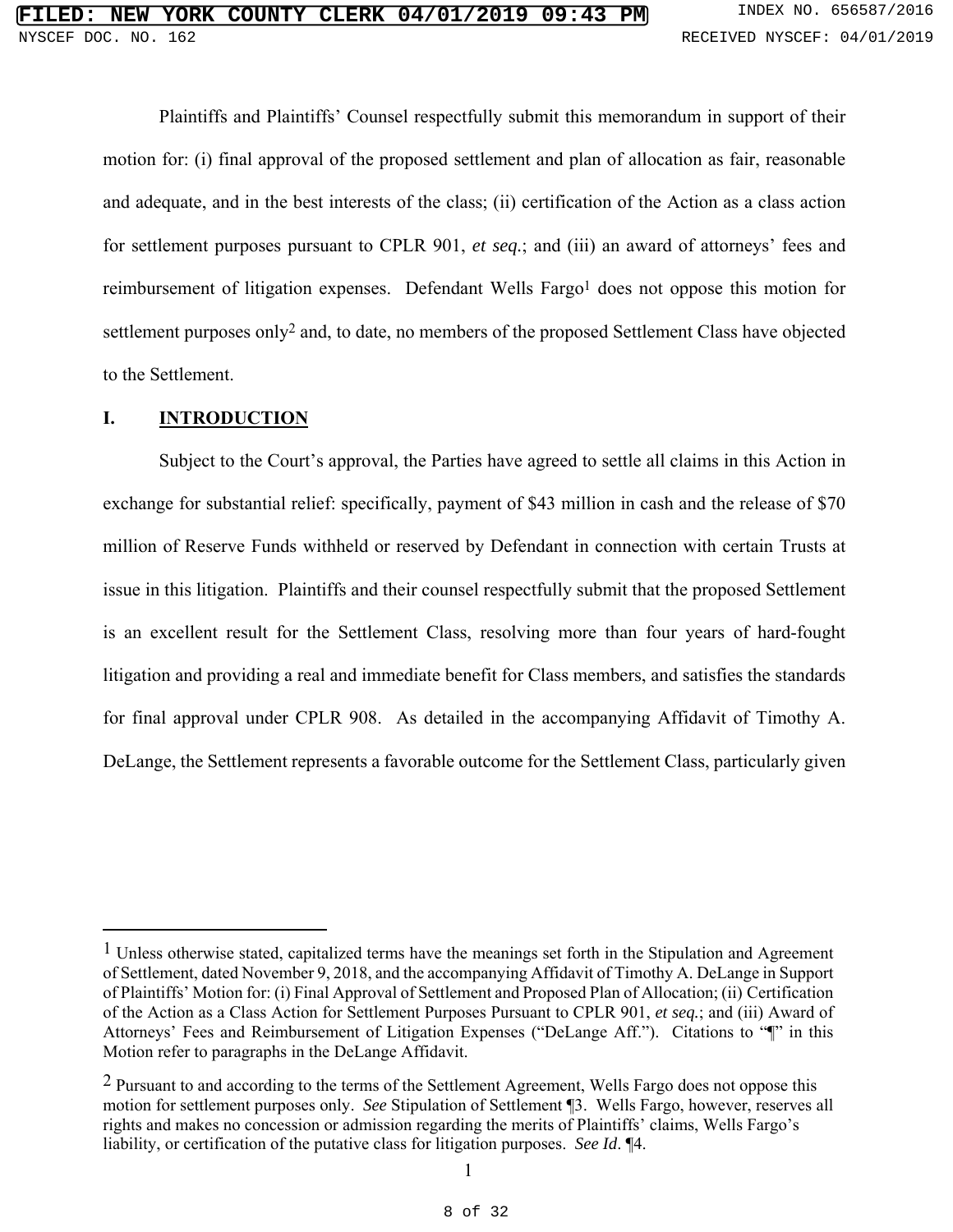the significant risks in this litigation with respect to liability and damages, and avoids the expense and uncertainty of protracted proceedings if the litigation were continued.3

This Action presented a number of significant risks to establishing liability and damages. The litigation generally alleged that Wells Fargo failed to enforce repurchase and servicing obligations as Trustee, despite its awareness of defective loans and servicing violations. While Plaintiffs maintain that the claims asserted against Defendant have merit, they recognize that there are very substantial risks to establishing liability and damages and securing certification of a litigation class. To defeat summary judgment and prevail at trial, Plaintiffs would have been required to prove, among other things, that Defendant discovered breaches of representations and warranties and had actual knowledge of servicing violations with respect to individual loans in the Trusts. In addition, Plaintiffs would have had to establish the amount of class-wide damages.

Defendant would have had substantial arguments to make concerning each of these issues. For example, Defendant would have argued that Plaintiffs must prove, on a loan-by-loan basis, Defendant's discovery of the alleged breaches of representations and warranties and actual knowledge of the alleged servicing violations. Defendant also would have argued that Plaintiffs could not prove that Defendant had any obligation to pursue breaches of representation and warranty claims against the underlying sellers or that any such claim would have been successful. In addition, Defendant would have argued that any damages to Plaintiffs and the Class were caused by factors unrelated to the purported breaches of representations and warranties or servicing violations. Had any of these arguments been accepted in whole or in part, it could have eliminated or, at a minimum, drastically limited any potential recovery.

1

<sup>3</sup> The DeLange Affidavit provides a detailed description of, *inter alia*: the history of the Action (¶¶13-36); the negotiations leading to the Settlement (¶¶41-42, 60-61); the risks and uncertainties of continued litigation (¶¶43-58); the terms of the Plan of Allocation for the Settlement proceeds (¶¶62-67); and the services that Plaintiffs' Counsel provided and the nature of the litigation expenses incurred for the benefit of the Settlement Class (¶¶77-97).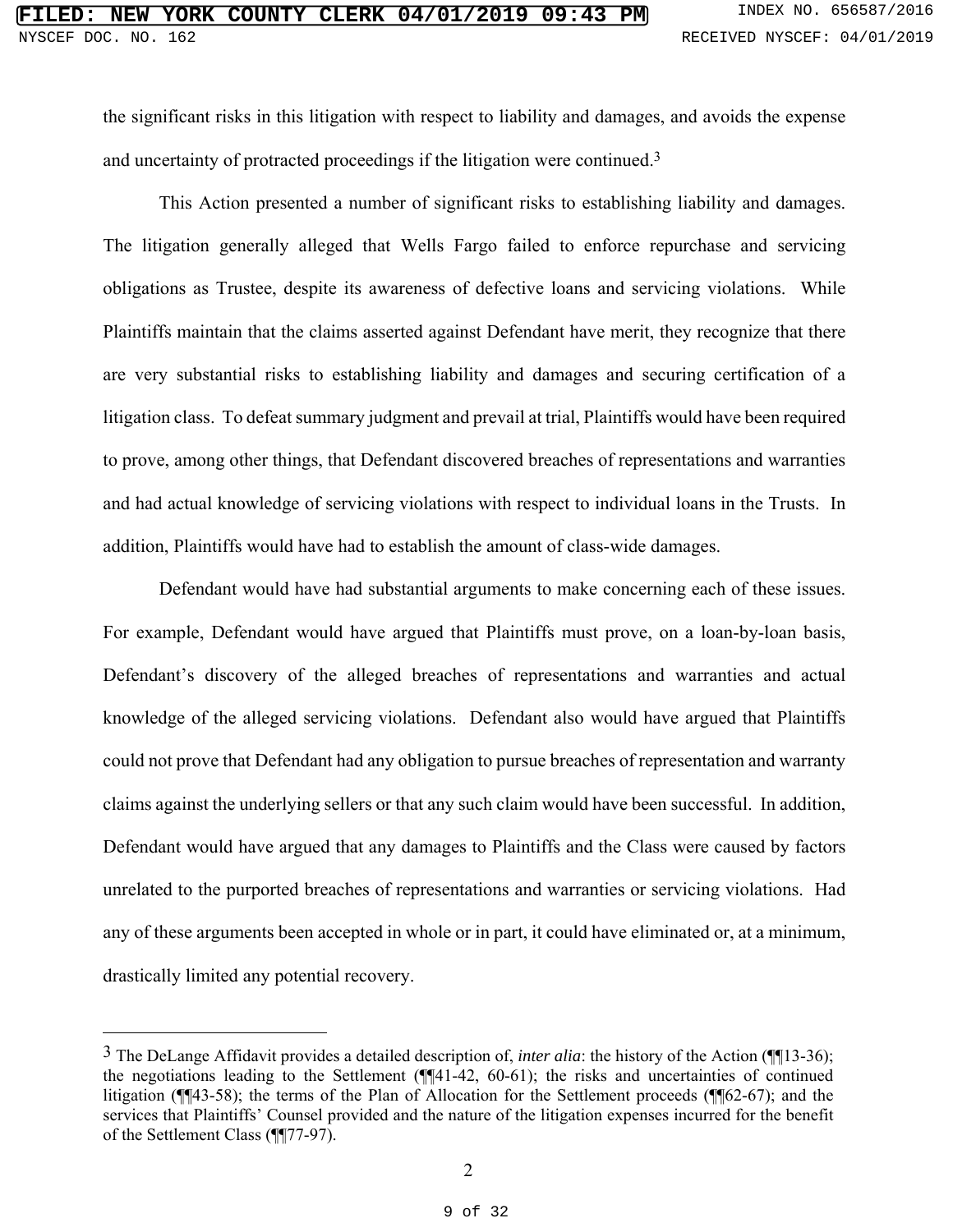Further, in order to obtain a recovery for the Class, Plaintiffs would have to prevail at several stages, including class certification, summary judgment, and trial. Even if Plaintiffs prevailed at each stage, Plaintiffs would also have to succeed on appeals that would likely follow. Against these very real and significant risks, and the expense and length of continued proceedings necessary to pursue their claims against Defendant through trial and appeals, the Settlement provides an immediate and substantial recovery of \$43 million in cash and the release of \$70 million in Reserve Funds for the benefit of Settlement Class Members. Plaintiffs and Plaintiffs' Counsel respectfully submit that the Settlement is fair, reasonable and adequate, and in the best interests of the Settlement Class.

Plaintiffs and Plaintiffs' Counsel also submit that the requested award of attorneys' fees of 20% of the Settlement Fund and reimbursement of litigation expenses of \$8,979,500.72 are commensurate with the settlement benefits and are also fair and reasonable. The Settlement was the result of Plaintiffs' Counsel's diligent prosecution of the Action and the Parties' extensive goodfaith settlement negotiations. DeLange Aff., ¶ 60-61. After more than four years of litigation, including voluminous discovery and extensive motion practice, the Parties agreed to mediation before a mutually-selected neutral, Layn R. Phillips of Phillips ADR. In advance of the mediation, the Parties exchanged a draft term sheet and counsel for the Parties participated in a full-day premediation conference on August 3, 2018, to discuss non-monetary terms under the supervision of Mr. Phillips' associate. Representatives of the Parties and their counsel participated in a full-day mediation on August 4, 2018. Following the mediation, negotiations continued with the assistance of the mediator, and the Parties reached a preliminary agreement to settle the Action and executed a confidential Term Sheet on August 15, 2018. *Id*. ¶42. Due to the complexity of the issues, additional negotiations followed regarding the terms of the Stipulation. *Id*. ¶60. On November 9, 2018, the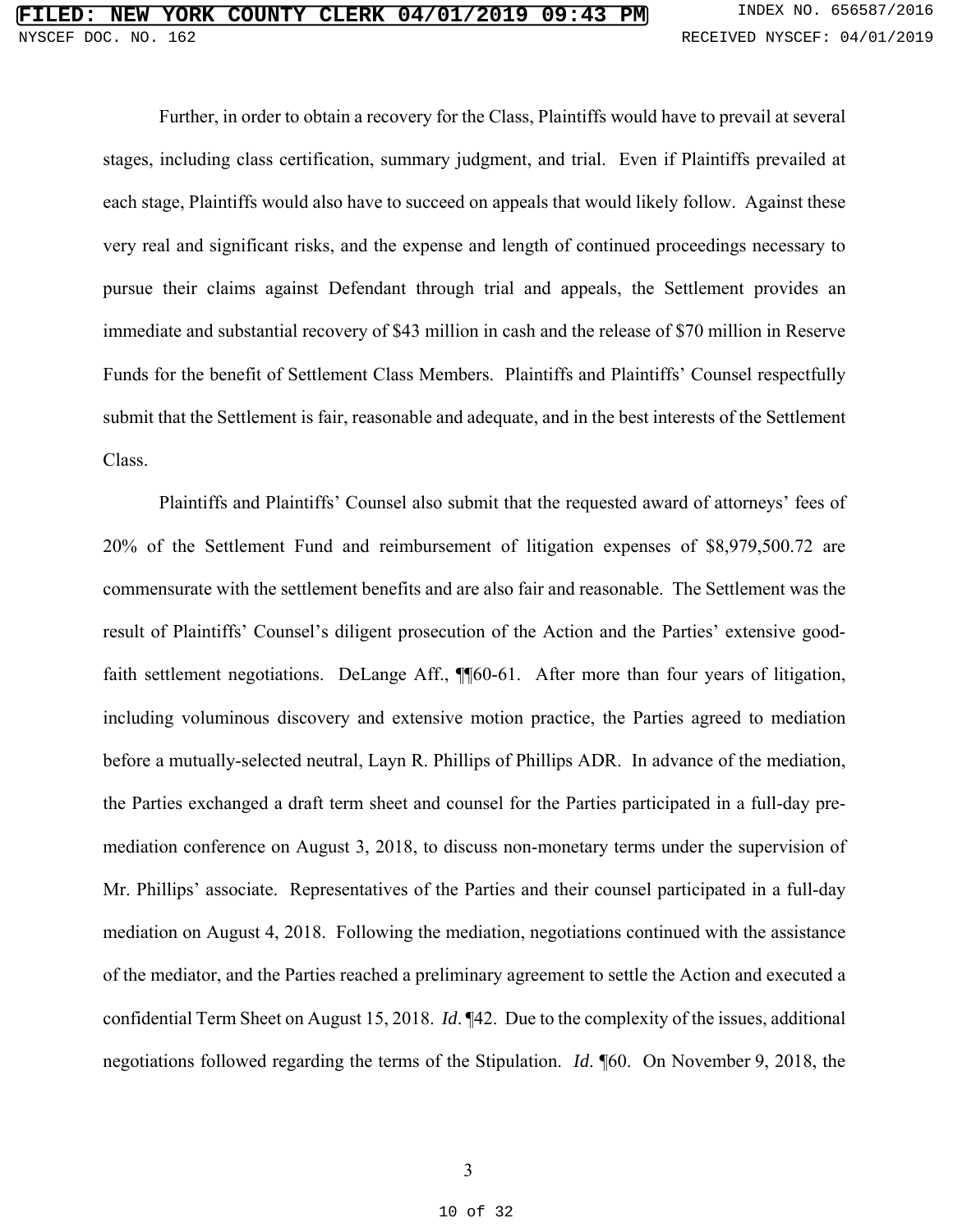Parties entered into the Stipulation, which sets forth the full terms and conditions of the Settlement. *Id*.

The mediator, Mr. Phillips, has endorsed the Settlement, which he believes "is the product of arm's-length negotiations, conducted fairly and argued zealously by all parties involved." Phillips Aff. ¶16. For these reasons, Mr. Phillips "strongly support[s] the Court's approval of the Settlement in all respects." *Id*. The reaction of the Settlement Class thus far also supports approval. To date, no Settlement Class Member has objected to the adequacy of the Settlement or the attorneys' fee award and litigation expense reimbursement request or excluded themselves from the Settlement Class.

#### **II. THE PROPOSED SETTLEMENT WARRANTS FAIRNESS APPROVAL**

#### **A. The Settlement Is Fair, Adequate, And Reasonable And Should Be Approved**

New York has a well-established public policy favoring compromises of litigation, especially class litigation. *See Hallock v. State of N.Y.*, 64 N.Y.2d 224, 230, 485 N.Y.S.2d 510, 512 (1984) (recognizing that settlements "are favored by the courts and not lightly cast aside"); *In re N.Y. Cty. Data Entry Worker Prod. Liab. Litig.*, 616 N.Y.S.2d 424, 427 (N.Y. Sup. 1994) (recognizing the policy favoring settlement is particularly compelling in the context of class actions). Under New York law, "[a] class action shall not be dismissed, discontinued or compromised without the approval of the Court." CPLR 908.

Once potential class members have been notified of the proposed settlement, courts then look to the terms of the proposed settlement and relevant evidence to analyze whether the settlement should be given final approval. The court must find that the settlement is fair, reasonable and adequate and in the best interests of the class. *See*, *e.g.*, *Klein v. Robert's Am. Gourmet Food, Inc.*, 808 N.Y.S.2d 766, 772 (N.Y. App. Div. 2d Dep't 2006); *In re Colt Indus. S'holder Litig.*, 77 N.Y.2d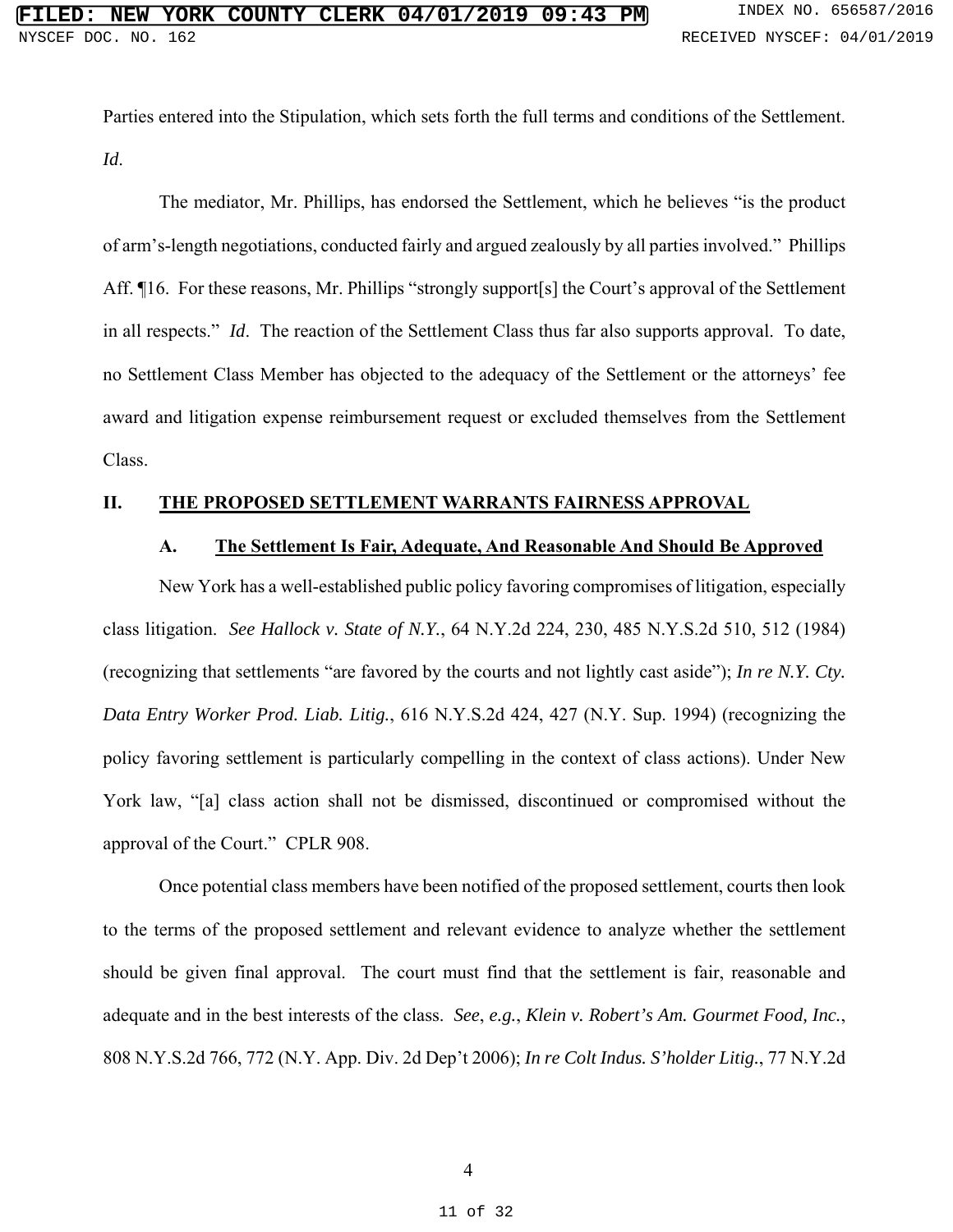185, 194, 565 N.Y.S.2d 755, 760 (1991); *Ackerman v. Price Waterhouse*, 683 N.Y.S.2d 179, 188 (N.Y. App. Div. 1st Dep't 1998).

On January 30, 2019, the Court entered an order directing that notice be mailed to the class members. As of March 29, 2019, the Claims Administrator disseminated a total of 10,172 Notice Packets by first-class mail to potential Settlement Class Members and nominees. Ewashko Aff. ¶4. On March 4, 2019, Defendant published the Notice, Summary Notice, Proof of Claim Form and a list of the Trusts on the home page of its website www.ctslink.com ("CTS Link"). DeLange Aff. ¶74. Defendant also issued these notices via CTS Link for each of the Trusts' individual pages, which included the Notice, Summary Notice, and Proof of Claim Form. *Id*. ¶74. Finally, Defendant also caused the Depository Trust & Clearing Corporation to issue the Notice, Summary Notice, and Proof of Claim Form to all known, registered certificateholders in the Trusts via its LENS legal notice system. *Id*. ¶74. On May 6, 2019, the Court will hold a fairness hearing, inviting arguments on the fairness, adequacy, and reasonableness of the proposed class settlement and allowing Class Members an opportunity to be heard on the merits of the Settlement.

Although CPLR 908 does not set forth specific criteria for evaluating proposed class action settlements, New York courts agree that determining whether a settlement is fair, adequate, and reasonable requires an analysis of: (1) the likelihood that plaintiffs will succeed on the merits; (2) the extent of support from the parties; (3) the judgment of counsel; (4) the presence of good faith bargaining; and (5) the complexity and nature of the issues of law and fact. *See In re Colt Indus. S'holder Litig.*, 155 A.D.2d at 160, 553 N.Y.S.2d 138, 141 (1990); *Klurfeld v. Equity Enters., Inc.*, 79 A.D.2d 124, 133, 436 N.Y.S.2d 303, 308 (N.Y. App. Div. 2d Dep't 1981); *Michels v. Phoenix Home Life Mut. Ins. Co.*, No. 95/5318, 1997 WL 1161145, at \*26 (N.Y. Sup. Jan. 7, 1997). Here, all of the factors weigh in favor of this Court granting final approval of the proposed Settlement Agreement.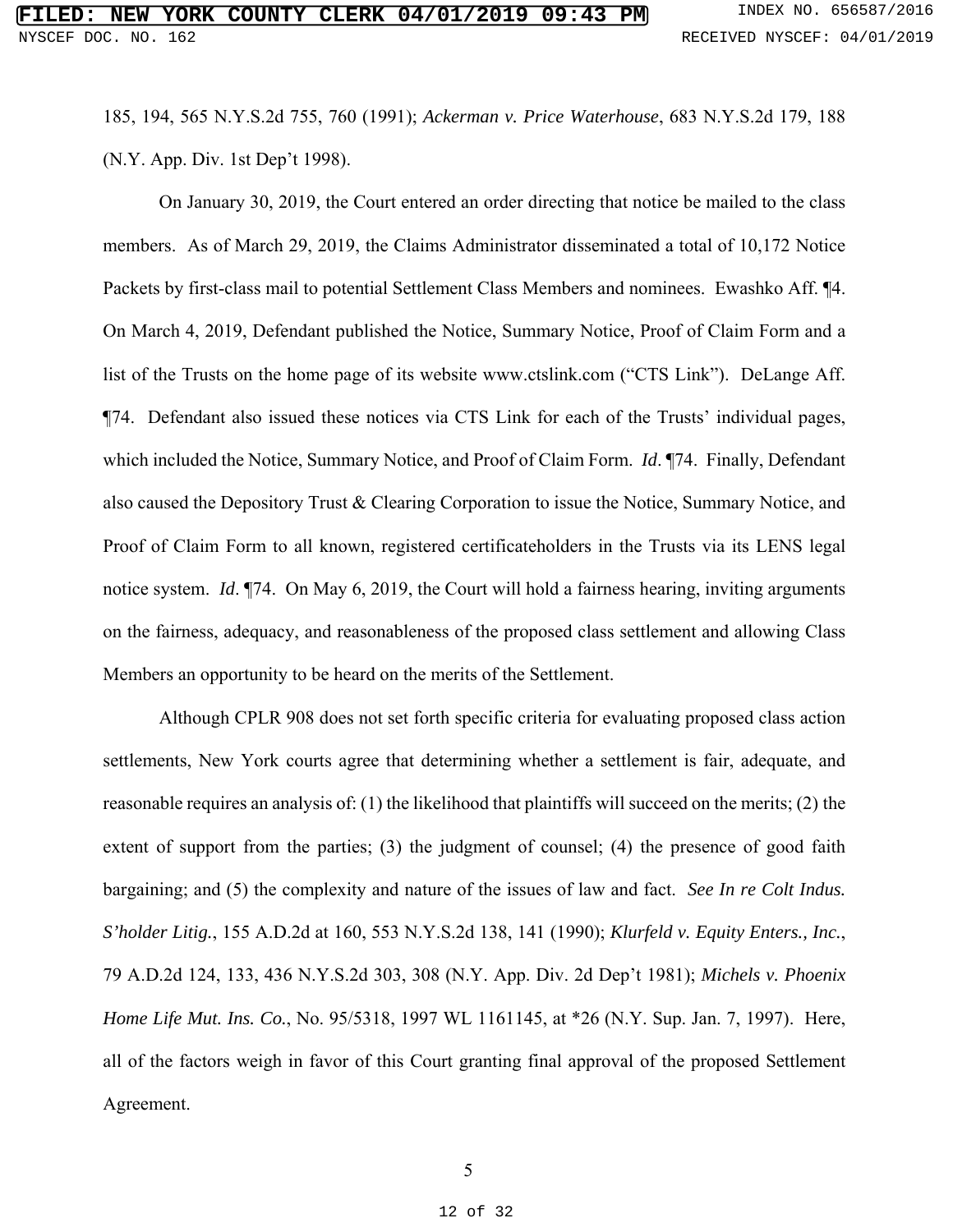#### **1. The Value Of The Benefits Offered To The Class Outweighs The Likelihood Of Plaintiffs' Success On The Merits**

The first key factor in determining fairness, adequacy, and reasonableness of a proposed settlement is to "balance<sup>[e]</sup> the value of th<sup>[e]</sup> settlement against the present value of the anticipated recovery following a trial on the merits, discounted for the inherent risks of litigation." *Klein*, 808 N.Y.S.2d at 774; *see also Colt Indus.*, 553 N.Y.S.2d at 142 (finding that fairness is determined by weighing the plaintiff's likelihood of success against the settlement offered).

Here, the risk that Plaintiffs and the Class would not secure a meaningful recovery – or any recovery at all – was real. Indeed, there was no assurance that Plaintiffs would establish that a litigation class should be certified, overcome dispositive motions, succeed in establishing the elements of their claims at trial, and prevail in any eventual appeal. Continued litigation would be prolonged, costly and extremely risky, particularly given Defendant's substantial defenses with respect to liability, causation and damages. *See* DeLange Aff. ¶¶44-58. Moreover, while Plaintiffs believe their claims are meritorious, they recognize that this case navigates uncharted legal waters, as one of the very first to challenge the duties and obligations of an RMBS trustee. Accordingly, in light of the legal obstacles facing Plaintiffs, this factor supports approval of the settlement.

#### **2. The Parties And Class Members Overwhelmingly Support The Settlement**

Under New York law, support for a proposed settlement from the opposing parties and class members demonstrates its fairness and reasonableness. *See, e.g., Hibbs v. Marvel Enters.*, 797 N.Y.S.2d 463, 464 (N.Y. App. Div. 1st Dep't 2005); *Fiala v. Metro. Life Ins. Co.*, 899 N.Y.S.2d 531, 539 (N.Y. Sup. Ct. 2010) (approving settlement when small fraction of class members objected or opted out); *Michels*, 1997 WL 1161145, at \*26 (same).

All parties here have expressed their support for the Settlement by signing the Settlement Agreement. The deadline for Settlement Class Members to file objections to the Settlement, adequacy of representation by Plaintiffs and their counsel, the proposed Plan of Allocation, the entry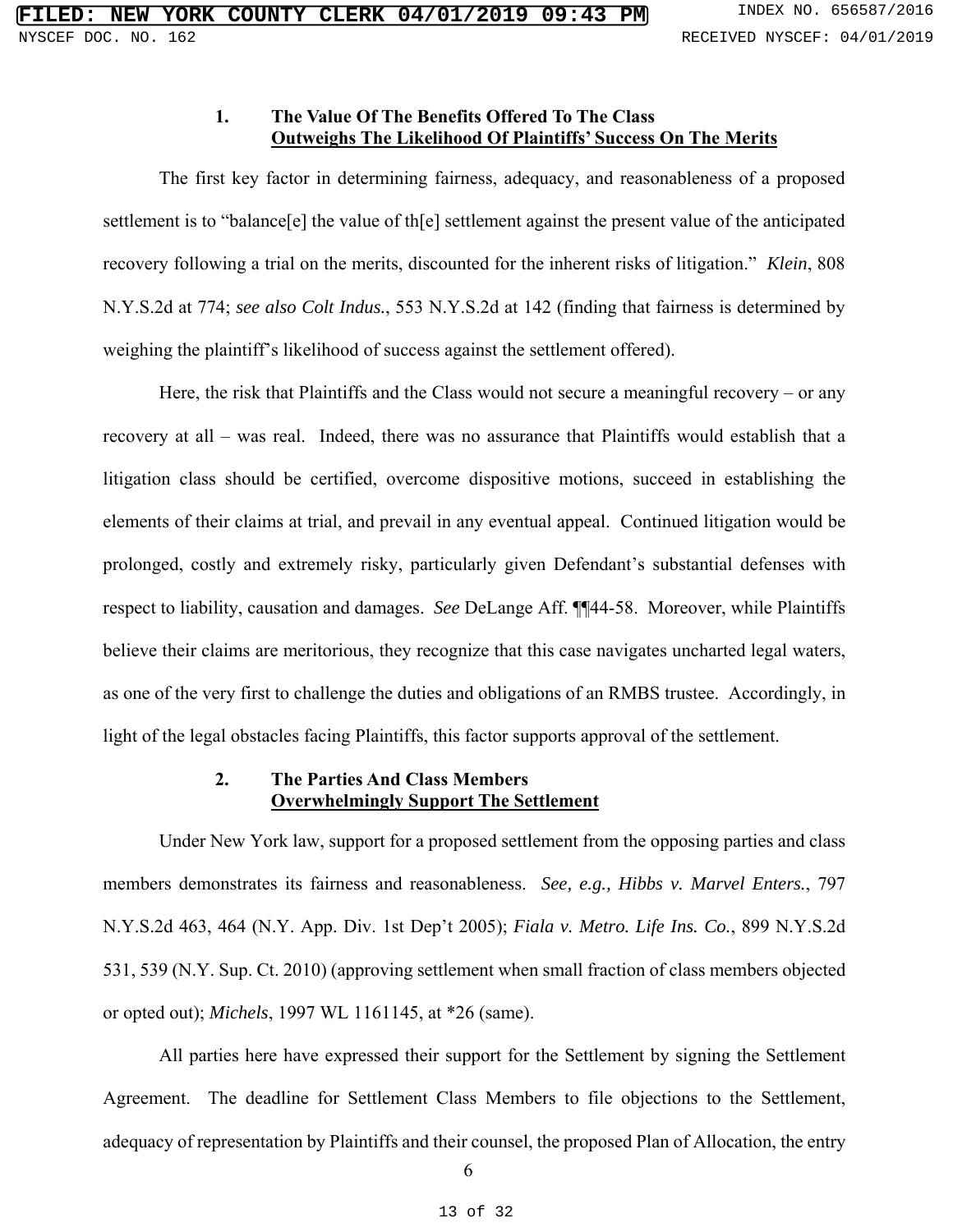of an order and final judgment approving the Settlement, or to request exclusion from the Settlement Class, is April 15, 2019. To date, no objections or requests for exclusions have been received. Ewashko Aff. ¶11.

#### **3. Plaintiffs' And Defendants' Counsel Are Experienced Litigators Of Class Actions And Support The Settlement**

New York courts grant significant weight to the judgment of experienced counsel in determining the fairness of a class action settlement. *See Colt Indus.*, 553 N.Y.S.2d at 141; *Fiala*, 899 N.Y.S.2d at 538. The Settlement presented here is the product of intense negotiations between two experienced law firms. As set forth more specifically in the DeLange Affidavit, Plaintiffs' Counsel, Bernstein Litowitz Berger & Grossmann LLP, have many years of experience litigating and settling complex class actions, and in their view, the Settlement represents a fair value. Defendant was represented by Jones Day, a top international firm also specializing in complex disputes involving financial institutions, securities and other litigation. Defense counsel included some of the country's most prominent and experienced defense lawyers, who vigorously represented their client, and support the Settlement.

### **4. The Settlement Is The Result Of Good Faith, Arm's Length Negotiations Between The Parties**

A class settlement's fairness, adequacy, and reasonableness are presumed when "a class settlement [is] reached in arm's-length negotiations between experienced, capable counsel after meaningful discovery." *Fiala*, 899 N.Y.S.2d at 538 (citing *Wal-Mart Stores, Inc. v. Visa U.S.A., Inc.*, 396 F.3d 96, 116 (2d Cir. 2005)). The duration, rigor, and well-informed nature of the prior negotiations demonstrate that the arrived compromise was conducted at arm's length and in good faith. *See Michels*, 1997 WL 1161145, at \*29 (finding "no evidence that suggests collusion or lack of arm's-length bargaining" when parties negotiated settlement over nine months and experienced counsel weighed strengths and weaknesses of the case); *see also Marisol A. ex rel. Forbes v. Giuliani*, 185 F.R.D. 152, 163 (S.D.N.Y. 1999), *aff'd sub nom*, 218 F.3d 132 (2d Cir. 2000) (holding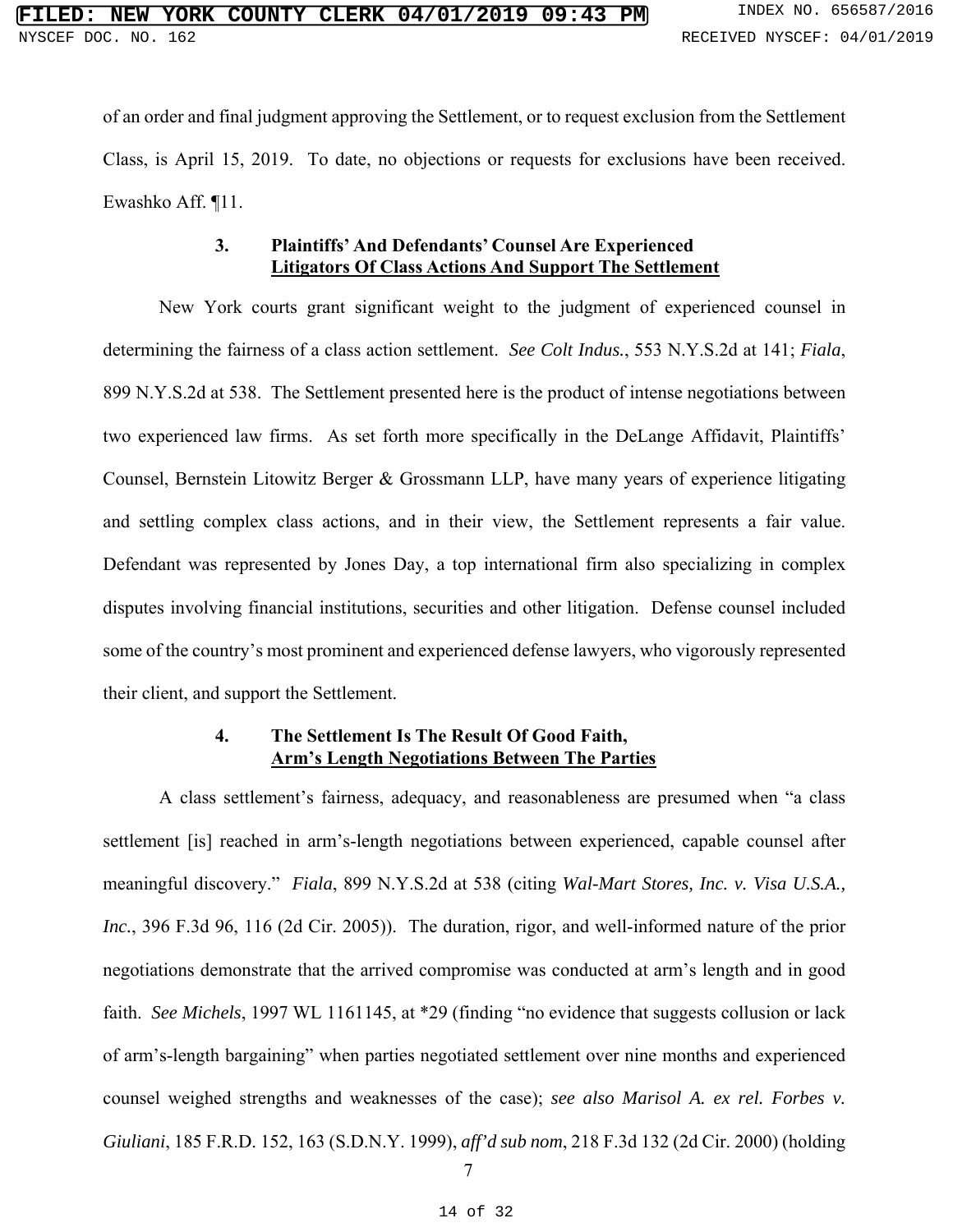that, after two years of vigorous litigation, the action had progressed to a point where counsel could "obtain a thorough understanding of the complexity of the issues and the strengths and weaknesses of their claims and defenses"). Additionally, the opinion of a respected mediator in favor of the Settlement and as to the arm's-length nature of the negotiations supports the conclusion that the settlement is "fair, adequate, reasonable and in the best interest of the Class." *In re HSBC Bank U.S.A., N.A., Checking Account Overdraft Litig.*, 49 Misc. 3d 1211(A), 29 N.Y.S.3d 847, 2015 WL 6698518, at \*10 (N.Y. Sup. Ct. N.Y. Cty. Oct. 27, 2015) (citing *Klein*, 808 N.T.S.2d at 770) (finding opinion of the Hon. Layn R. Phillips (Ret.) in support of settlement supported fairness conclusion).

Here, the Settlement Agreement at issue was the product of several months of intense arm'slength negotiations overseen by a highly-experienced mediator, former United States District Judge Layn Phillips. DeLange Aff. ¶¶60-61. In early June 2018, the mediator received a proposed term sheet from the Plaintiffs, which was shared confidentially for the purpose of exploring the possibility of settlement among the Parties. The mediator shared that proposal with Defendant. Once Defendant reviewed that proposal, the Parties agreed to hold a confidential mediation, which was scheduled for Saturday, August 4, 2018. To maximize the efficiency of the mediation session, in addition to email communications with the mediator and his associates, the Parties held three different conferences to discuss the Parties' positions and proposed terms. During these supervised sessions, counsel for the Parties discussed non-monetary terms and the format and content for a potential settlement term sheet. During the August 4, 2018 mediation, the Parties made presentations and responded to questions regarding liability, damages, and the remaining expert testimony and motion practice that would be necessary to prepare the case for trial. At the time of the mediation, the litigation had been ongoing for more than four years.

Throughout the course of the mediation session, the Parties engaged in zealous and hardfought discussions over their respective positions. The Parties were unable to reach a settlement on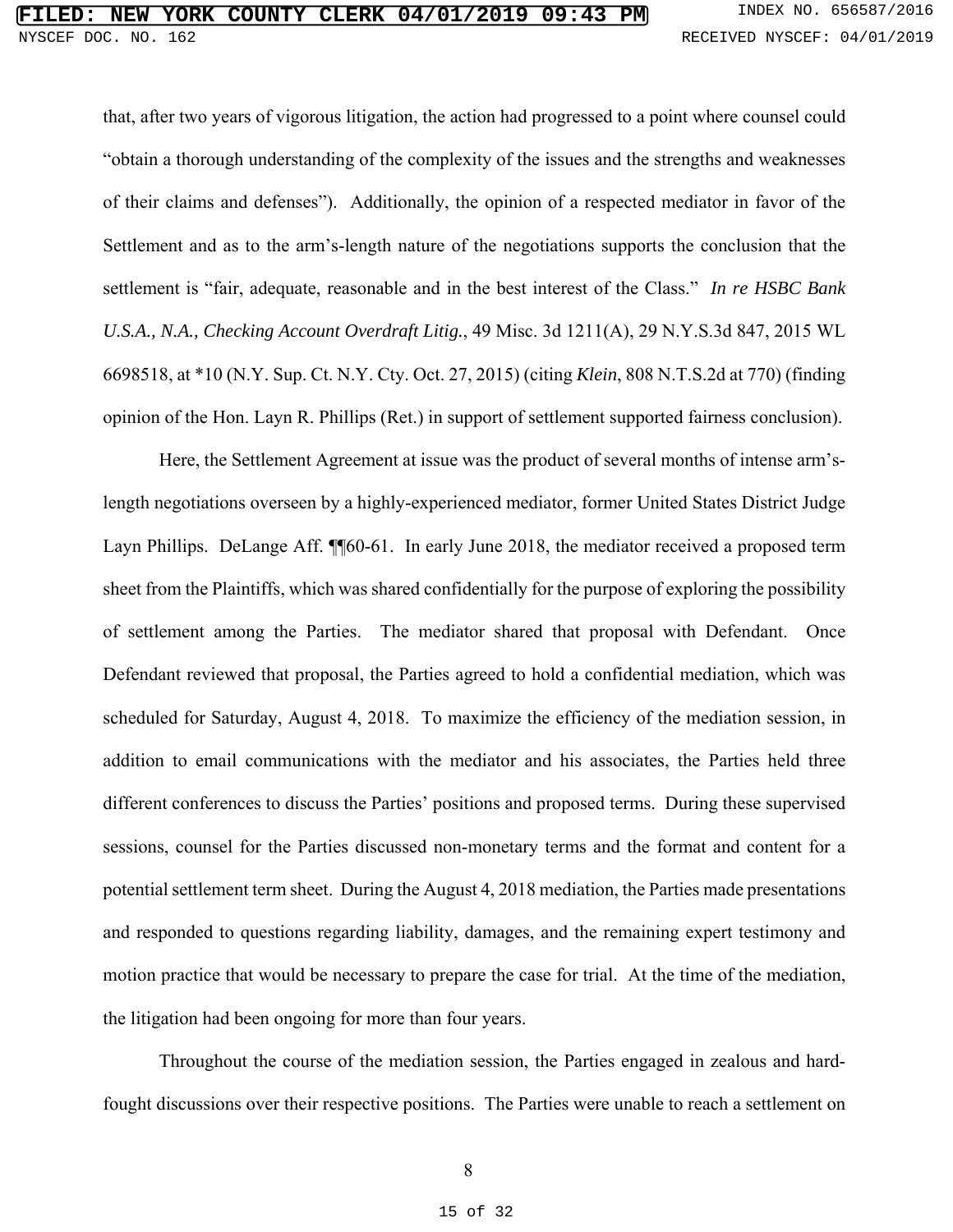August 4. They did, however, make significant progress toward resolution, in part because the Parties had thoroughly considered their positions and had reflected upon the numerous interactions facilitated by the mediator over the preceding months. After the mediation, the mediator continued to assist the Parties via numerous additional telephone negotiations over the course of the next ten days. On August 15, 2018, the Parties reached an agreement in principle to settle the Action. Due to the complexity of the issues, additional negotiations followed regarding the terms of the Stipulation. On November 9, 2018, the Parties entered into a Stipulation and Agreement of Settlement setting forth the full terms and conditions of the Settlement.

Importantly, the settlement mediator, the Hon. Layn R. Phillips (Ret.), has endorsed the Settlement, which he believes "is the product of arm's-length negotiations, conducted fairly and argued zealously by all parties involved." Phillips Aff. ¶16. For these reasons, Judge Phillips "strongly support[s] the Court's approval of the Settlement in all respects." *Id*. As Justice Bransten has noted, "[Phillips'] respected opinion supports the conclusion that the Settlement Agreement is fair, adequate, reasonable and in the best interest of the Class." *HSBC Bank U.S.A.*, 49 Misc. 3d 1211(A), 29 N.Y.S.3d 847, 2015 WL 6698518, at \*10.

In sum, the Settlement is the product of arm's-length negotiations conducted fairly and argued zealously by all Parties involved.

#### **5. The Nature Of The Legal And Factual Issues Was Complex And Untried**

Finally, courts consider the complexity of the case, and whether continued litigation would be "expensive and protracted" in determining whether to approve the settlement. *Lowenschuss v*. *Bluhdorn*, 613 F.2d 18, 19 (2d Cir. 1980) (settlement approved where further litigation would have been "expensive and protracted" with no guarantee of any relief to class); *Michels*, 1997 WL 1161145, at \*29 (approving settlement because continued litigation would be lengthy and expensive).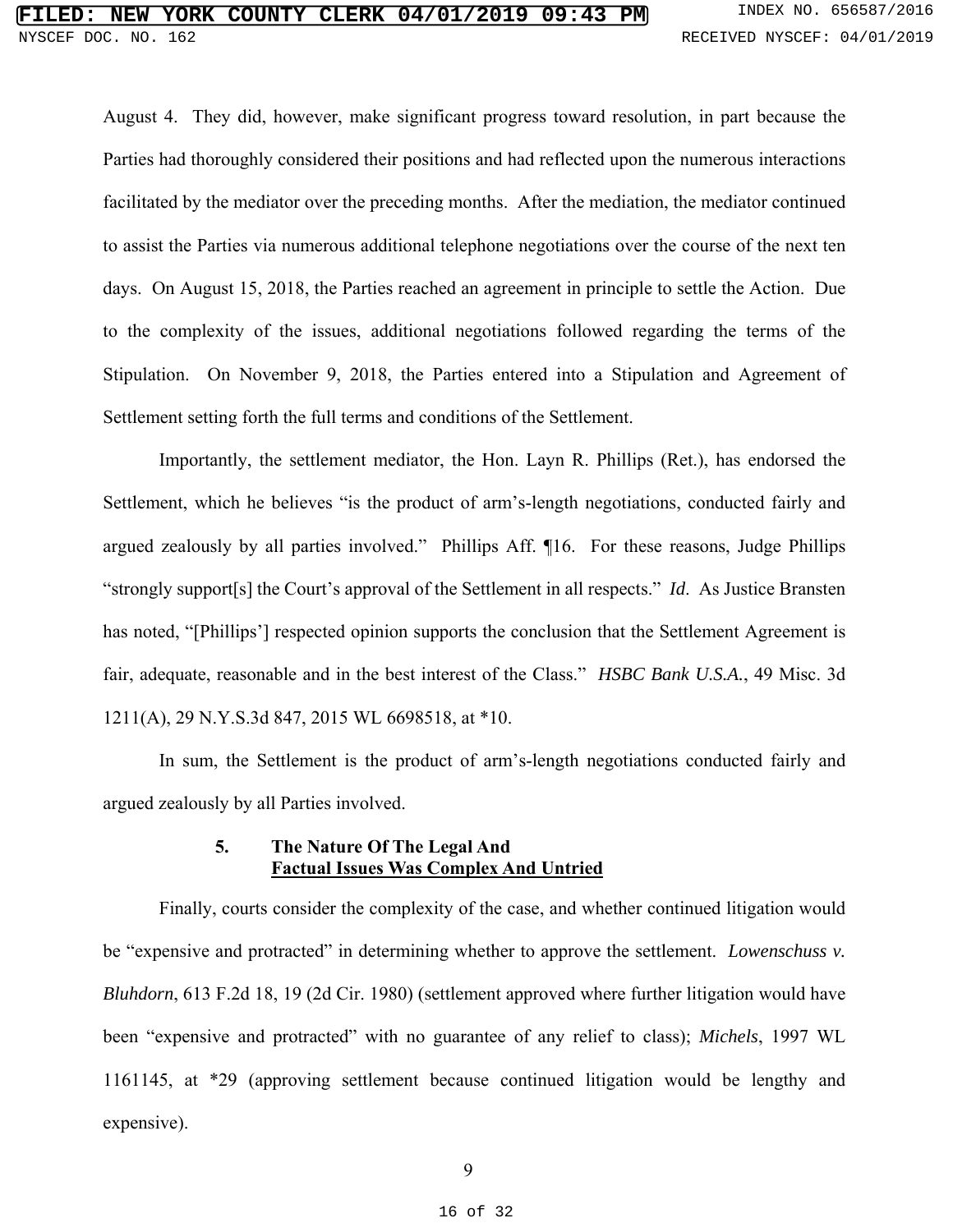Here, the nature of the legal and factual issues supports settlement approval. This case was extremely complex. While Plaintiffs believe their claims are meritorious, they are not without substantial risk. For example, to defeat summary judgment and win at trial, Plaintiffs would have been required to prove, among other things, that Defendant discovered breaches of representations and warranties and had actual knowledge of servicing violations with respect to individual loans in the Trusts. Defendant would have argued that Plaintiffs must prove, on a loan-by-loan basis, the Defendant's discovery of breaches of representations and warranties and actual knowledge of servicing violations. Defendant also would have argued that Plaintiffs could not prove that Defendant had any obligation to pursue breaches of representation and warranty claims against the underlying sellers or that any such claim would have been successful. *See, e.g.*, *Blackrock Allocation Target Shares: Series S Portfolio, et al. v. Wells Fargo Bank, N.A*., 2017 WL 3610511, at \*7 (S.D.N.Y. Aug. 21, 2017); *Phoenix Light SF Ltd. v. Bank of N.Y. Mellon*, 2017 WL 3973951 (S.D.N.Y. Sept. 7, 2017); *Fixed Income Shares: Series M v. Citibank, N.A*., 314 F. Supp. 3d 552 (S.D.N.Y. 2018); *W. & S. Life Ins. Co. v. Bank of N.Y. Mellon*, No. A1302490 (Ohio Common Pleas Aug. 4, 2017). The Settlement eliminates these risks and will provide a recovery for all Class Members immediately.

In sum, the Settlement Agreement readily meets all of the relevant factors weighed by courts in determining whether it is fair, adequate, and reasonable, and therefore should be approved by this Court.

#### **III. THE SETTLEMENT CLASS SHOULD BE CERTIFIED**

The benefits of the proposed settlement can only be realized through certification of the Settlement Class. The U.S. Supreme Court has held that certification of a class for settlement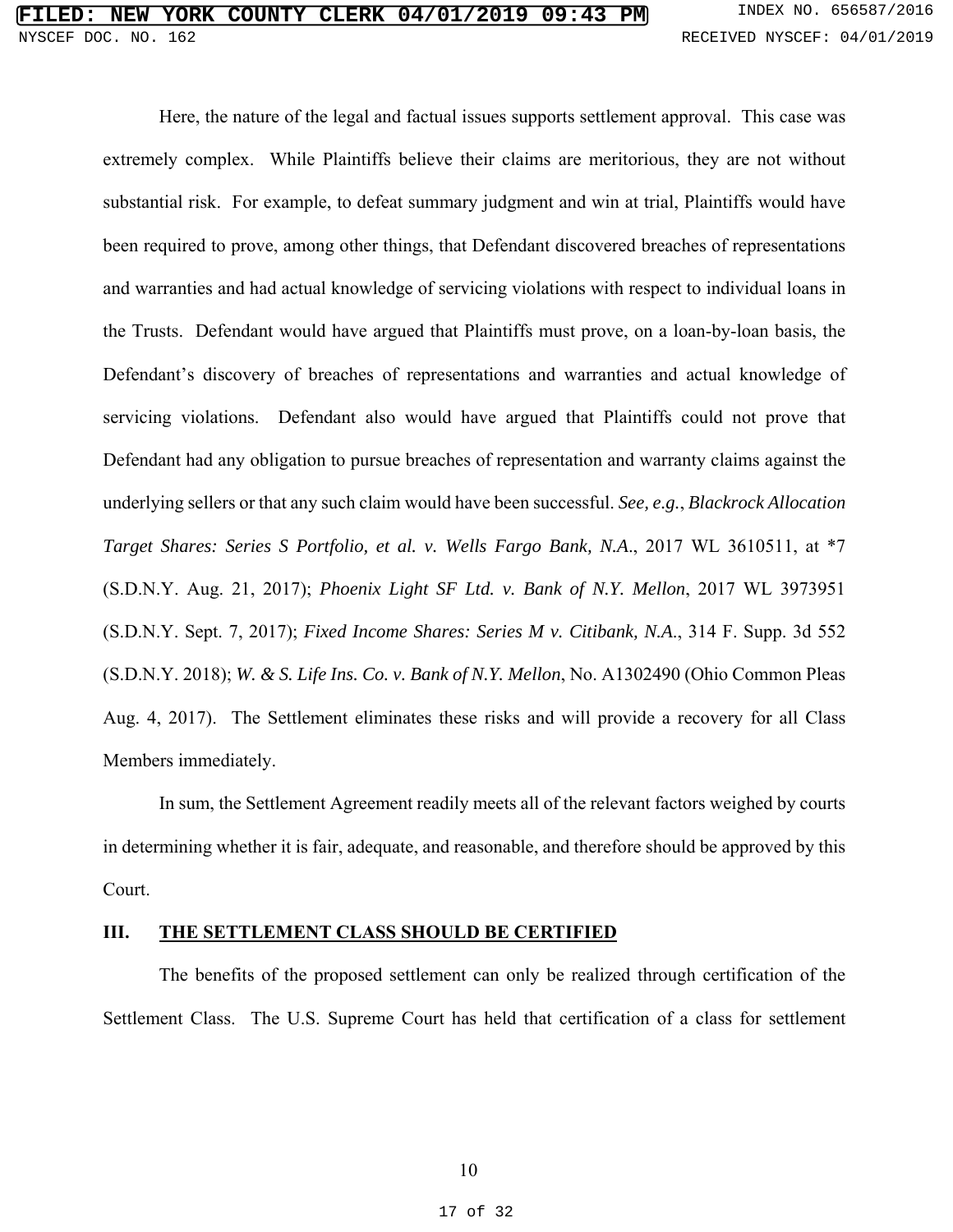purposes is appropriate. *See Amchem Prods., Inc. v. Windsor*, 521 U.S. 591 (1997).4 Having notified Settlement Class Members of the proposed settlement, Plaintiffs respectfully request the Court certify the following class for settlement purposes:

All persons or entities who purchased or otherwise acquired a beneficial interest in a security issued from the Trusts and (i) hold on the date on which the Court enters an order finally approving the Settlement or (ii) held at any time on or after June 18, 2014, but no longer hold as of the date on which the Court enters an order finally approving the Settlement (herein, the "Class" or the "Settlement Class").5

The decision to certify a class solely for settlement purposes is within the court's discretion.

*See*, *e.g.*, *Jacobs v. Macy's, Inc.*, 792 N.Y.S.2d 574, 576 (N.Y. App. Div. 2d Dep't 2005). The Court

does not determine the merits of the claims at the certification stage; it instead inquires as to whether

"on the surface there appears to be a cause of action for relief which is neither spurious nor sham."

*Simon v. Cunard Line Ltd.*, 428 N.Y.S.2d 952, 955 (N.Y. App. Div. 1st Dep't 1980). Class

certification should be granted even in the closest cases. *Brown v. State*, 682 N.Y.S.2d 170, 174

(N.Y. App. Div. 3d Dep't 1998).

1

To certify a class for settlement purposes, a court must find that the class satisfies the requirements of CPLR Article 9. *See Michels*, 1997 WL 1161145, at \*9; *Klein v. Robert's Am. Gourmet Food, Inc.*, 808 N.Y.S.2d at 772 ("Where, as here, a class is certified for settlement

<sup>&</sup>lt;sup>4</sup> Under the terms of the Settlement, Wells Fargo agreed not to oppose certification of a settlement class only here. Stipulation of Settlement ¶¶3-4. The proposed Settlement preserves Wells Fargo's rights on these issues. *Id*.

<sup>5</sup> Excluded from the Class are Defendant, the Originators, the Sellers, the Master Servicers and the Servicers to the Trusts, and their officers and directors, their legal representatives, successors or assigns, and any entity in which they have or had a controlling interest; provided, however, that Wells Fargo is not excluded from the Class to the extent that Wells Fargo holds Certificates in the Trusts as assets in its capacity as a trustee or indenture trustee (or similar capacity) for the benefit of third-party investors. Also excluded from the Class are IKB International, S.A., IKB Deutsche Industriebank A.G., and the plaintiffs or any entity a court determines to be the proper plaintiff(s) in the following actions: (i) *Royal Park Invs. SA/NV v. Wells Fargo Bank, N.A.*, Case No. 14-cv-9764 (S.D.N.Y.); (ii) *Nat'l Credit Union Admin. Bd., et al. v. Wells Fargo Bank, N.A.*, Case No. 14-cv-10067 (S.D.N.Y.); (iii) *Phoenix Light SF Ltd., et al. v. Wells Fargo Bank, N.A.*, Case No. 14-cv-10102 (S.D.N.Y.); (iv) *Commerzbank AG. v. Wells Fargo Bank, N.A.*, Case No. 15-cv-10033 (S.D.N.Y.) and (v) any person or entity that properly requests exclusion from the Class.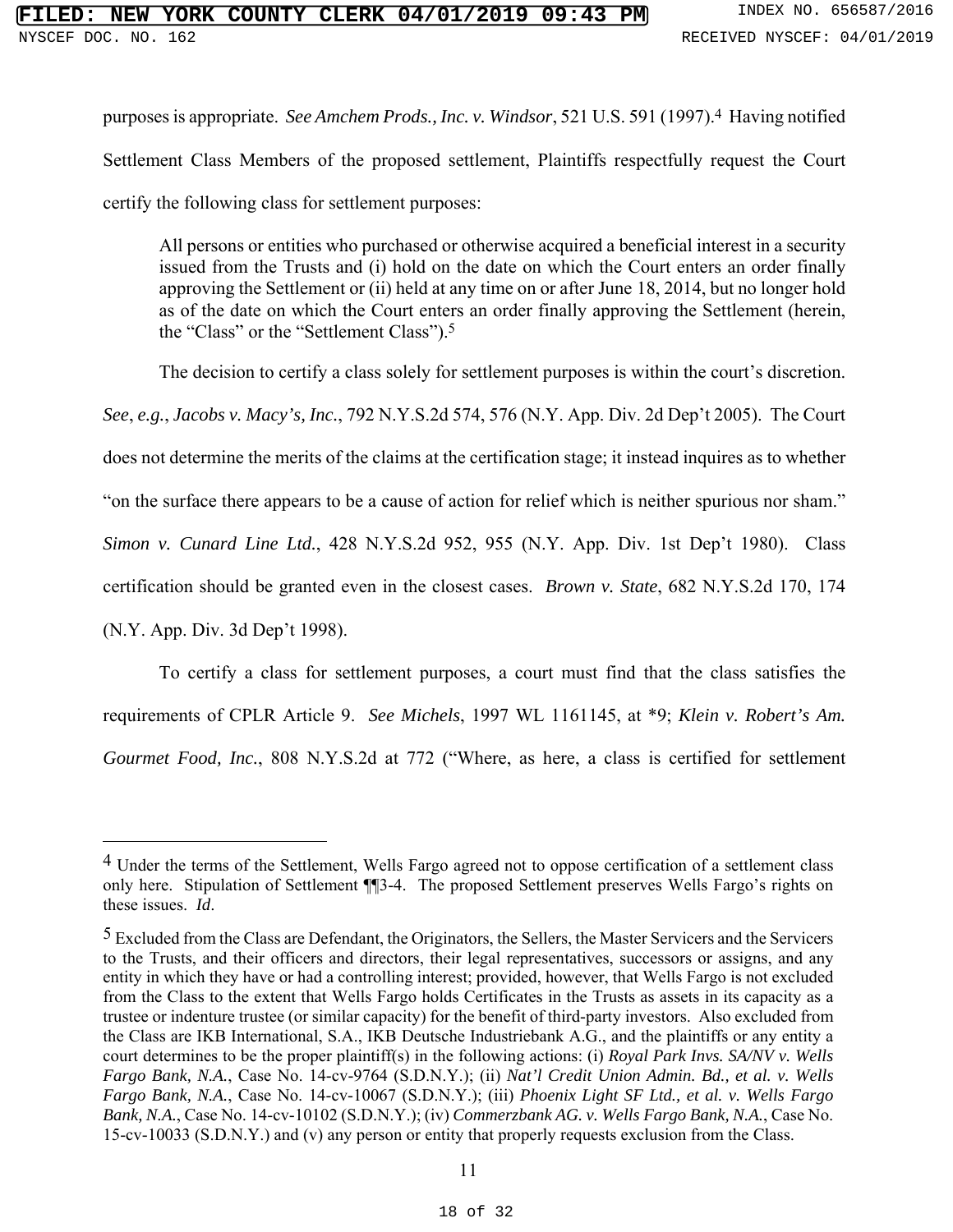purposes only, these prerequisites – and particularly those designed to protect absent class members – must still be met.").

"CPLR 901(a) sets forth five prerequisites to class certification: 1. the class is so numerous that joinder of all members, whether otherwise required or permitted, is impracticable; 2. there are questions of law or fact common to the class which predominate over any questions affecting only individual members; 3. the claims or defenses of the representative parties are typical of the claims or defenses of the class; 4. the representative parties will fairly and adequately protect the interests of the class; and 5. a class action is superior to other available methods for the fair and efficient adjudication of the controversy." *City of New York v. Maul*, 14 N.Y.3d 499, 508 (2010) (quotation marks omitted). "These factors are commonly referred to as the requirements of numerosity, commonality, typicality, adequacy of representation and superiority." *Id*. Where certification is proposed for settlement purposes only, these criteria are to be "liberally construed" by the reviewing court. *Wilder v. May Dep't Stores Co.*, 804 N.Y.S.2d 423, 426 (N.Y. App. Div. 2d Dep't 2005). Because the proposed Settlement Class meets all five of CPLR 901(a)'s requirements, it should be certified for purposes of the Settlement.

#### **A. The Settlement Class Is So Numerous That Joinder Of All Members Is Impracticable**

CPLR 901(a)(1) requires that the proposed settlement class be so numerous that joinder of all members is impracticable. Courts have found that the numerosity requirement was satisfied in a proposed bondholder class action upon a showing of "an estimated 80 record holders" and many more beneficial owners residing throughout the United States. *Roth v. Phoenix Cos., Inc.*, 50 N.Y.S.3d 835, 839 (N.Y. Sup. Ct. 2017). Here, the proposed Settlement Class readily satisfies the numerosity requirement. Plaintiffs' expert Dr. Hartzmark has identified at least 163 Settlement Class Members and determined there are likely more. Pursuant to the Notice Order, the Claims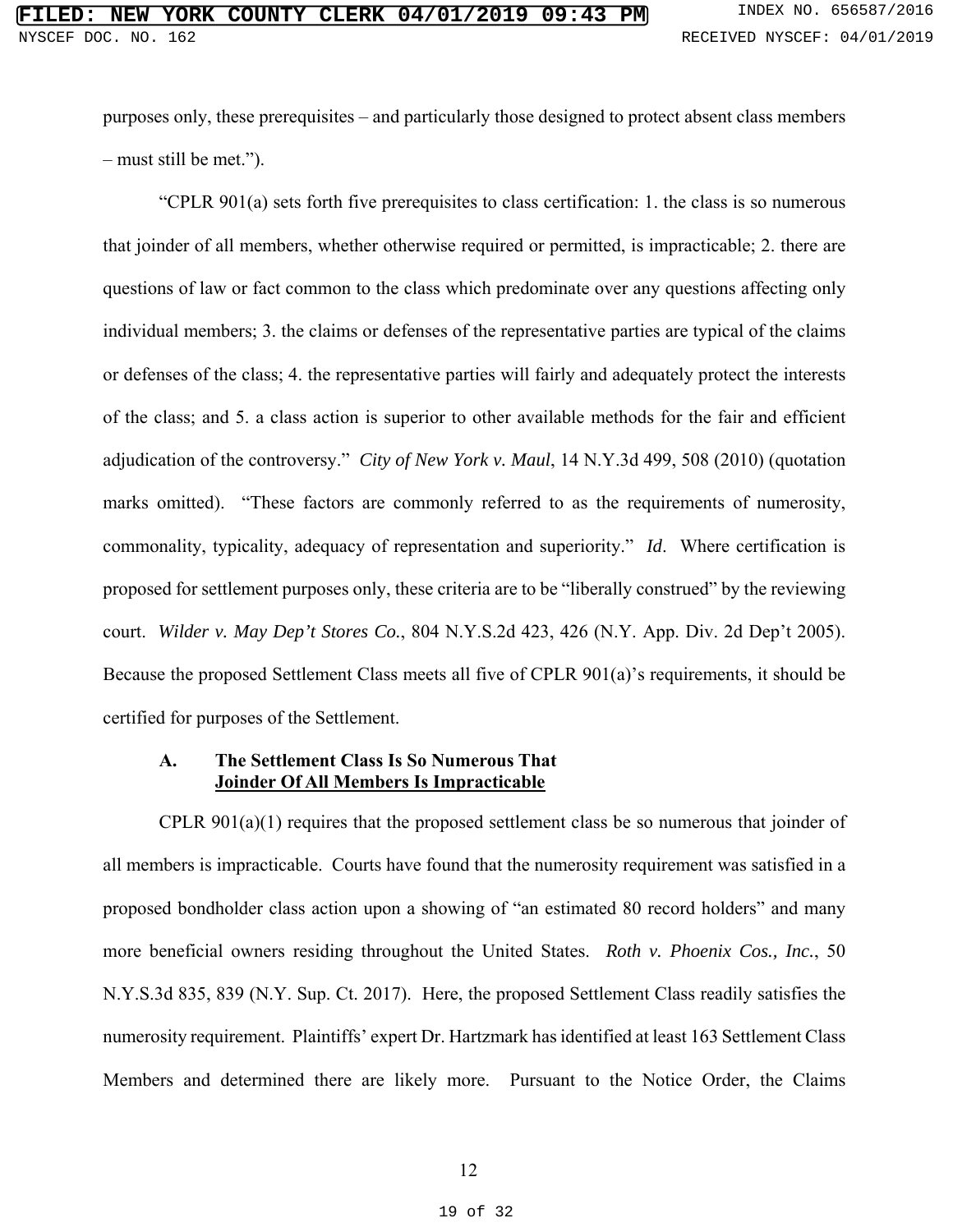Administrator has mailed Notice Packets to 10,172 potential Settlement Class Members. Ewashko Aff. ¶7.

#### **B. There Are Questions Of Law And Fact Common To All Settlement Class Members**

CPLR  $901(a)(2)$  requires that there are questions of law and fact common to the settlement class and that these questions predominate over individual questions. To meet this standard, a plaintiff's claims and those of other settlement class members need only be substantially similar, not identical in every respect. *See Michels*, 1997 WL 1161145, at \*10; *Weinberg v. Hertz Corp.*, 499 N.Y.S.2d 693, 697 (N.Y. App. Div. 1st Dep't 1986).

The "'fact that questions peculiar to each individual may remain after resolution of the common questions is not fatal to the class action.'" *Lamarca v. Great Atl. & Pac. Tea Co., Inc.*, 847 N.Y.S.2d 897, 898 (N.Y. Sup. Ct. N.Y. Cty. 2007) (quoting *Friar v. Vanguard Holding Co.*, 434 N.Y.S.2d 698, 707 (N.Y. App. Div. 2d Dep't 1980)). Instead, the principle inquiry is whether the defendant's alleged wrongdoing is a common nucleus of all the settlement class members' claims. *Id.* In evaluating commonality, the court should weigh whether a class action achieves economies of time, effort and expense and promotes uniformity of resolution of claims for persons similarly situated. *See In re Coordinated Title Ins. Cases*, 784 N.Y.S.2d 919 (N.Y. Sup. Ct. 2004) (citing *Friar*, 434 N.Y.S.2d at 707).

Here, Plaintiffs allege common questions of law and fact that arise from a common nucleus of wrongdoing by Defendant that predominate over any individual issues. Moreover, Plaintiffs and Settlement Class Members share common claims that involve the same legal questions, including whether the loans in the Trusts contained material breaches of representations and warranties, whether the loans were serviced in accordance with prudent servicing standards, whether the Defendant discovered or became aware of representation and warranty breaches and servicing violations, and whether Plaintiffs and the Settlement Class were damaged thereby. Prosecution of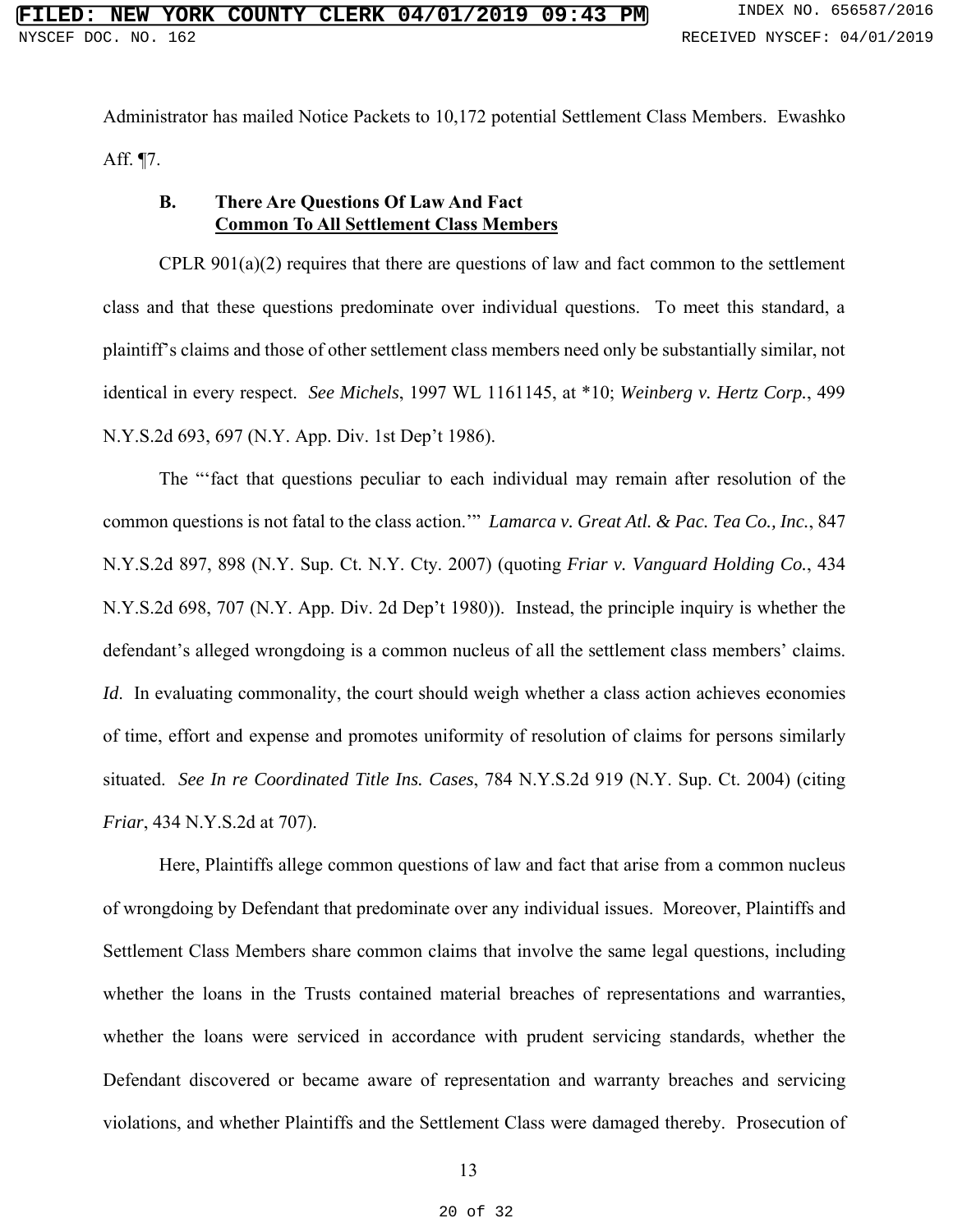this lawsuit would require the Court to address these common legal and factual questions, the resolution of which would affect all Settlement Class Members, and would predominate over any issues affecting individual Settlement Class Members, including the amount of their respective damages. *See Pludeman v. N. Leasing Sys., Inc.*, 904 N.Y.S.2d 372, 377 (N.Y. App. Div. 1st Dep't 2010) (commonality and predominance requirements met where class-wide liability can be established with common evidence).

#### **C. Plaintiffs' Claims Are Typical Of The Claims Of The Settlement Class**

CPLR 901(a)(3) requires that a representative party's claims be typical of the claims of the settlement class. The typicality requirement is satisfied where the plaintiff's and the settlement class members' claims "arise out of the same course of conduct" and "are based on the same causes of action." *Lamarca*, 847 N.Y.S.2d at 897. The named plaintiff's claims and those of all other settlement class members need not be identical in every respect; rather, there must be substantial similarity. *Michels*, 1997 WL 1161145, at \*10; *Weinberg* 499 N.Y.S.2d at 697. The purpose of the "typicality" requirement is to ensure that the class representatives "have suffered injuries in the same general fashion as absent class members." *In re Vitamins Antitrust Litig.*, 209 F.R.D. 251, 260 (D.D.C. 2002).

Typicality is satisfied here because Plaintiffs' claims and those of the Settlement Class arise from the same alleged course of conduct and are derived from the same claims, resting on the same legal and damages theories.

#### **D. Plaintiffs And Plaintiffs' Counsel Have And Will Fairly And Adequately Protect The Interests Of The Settlement Class**

CPLR 901(a)(4) requires the settlement class representative to "fairly and adequately protect the interests of the class." Relevant factors include: (a) whether there is a conflict of interest between the plaintiff and the settlement class members; (b) the experience and competence of plaintiff's counsel; (c) the financial resources available to prosecute the action; and (d) the plaintiff's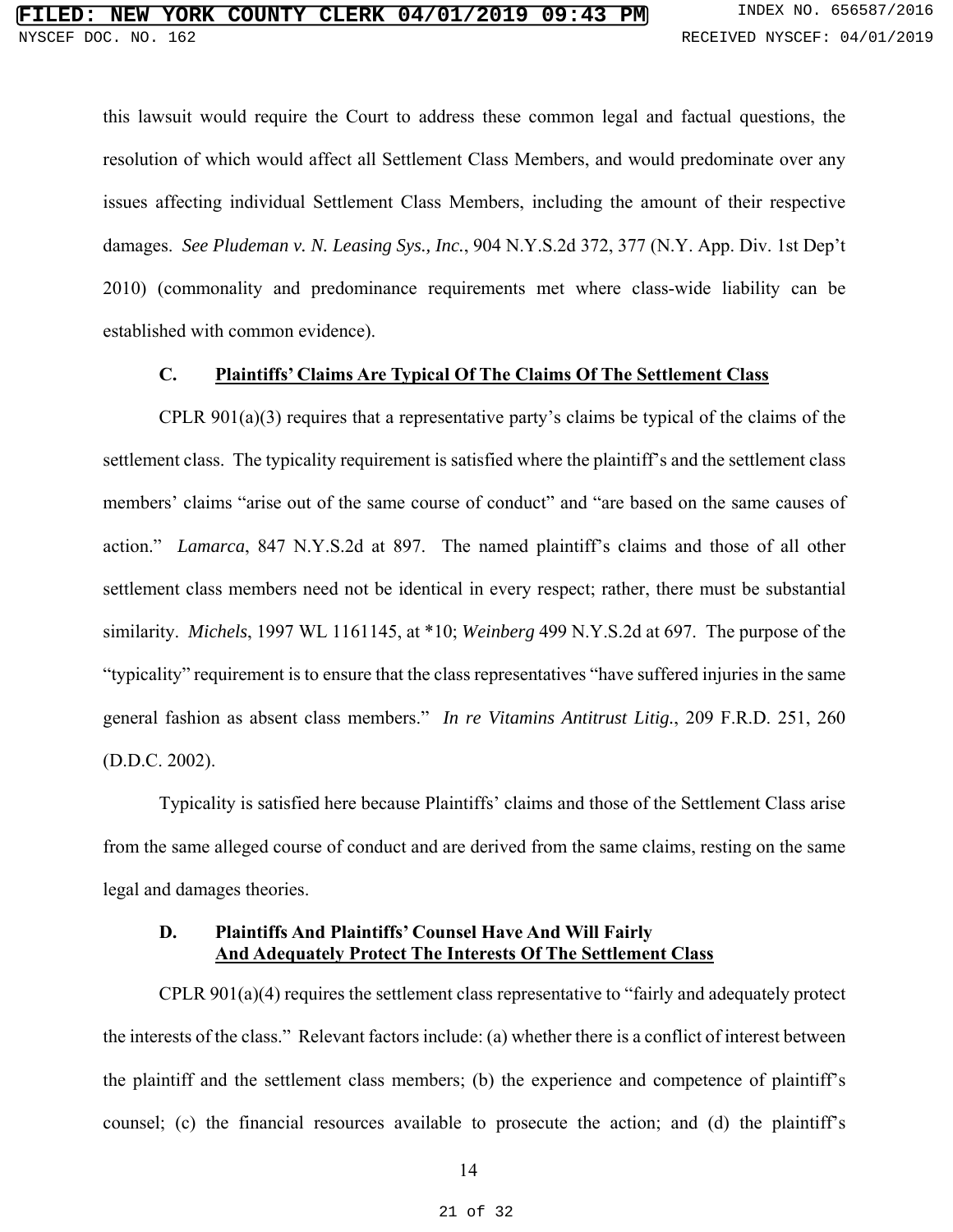background, involvement in the litigation and supervision of counsel. *Pruitt v. Rockefeller Ctr. Props., Inc.*, 574 N.Y.S.2d 672, 678 (N.Y. App. Div. 1st Dep't 1991).

Here, there are no conflicts between Plaintiffs and the proposed Settlement Class. All Settlement Class Members are aligned in recovering the maximum amount of damages caused by Defendant's alleged wrongdoing under the Settlement. Plaintiffs and their counsel have demonstrated an unwavering commitment to the prosecution of this Action for more than four years. No conflict exists between the Plaintiffs and Settlement Class Members, nor is there any conflict apparent from the claims or liability and damages theories.

Plaintiffs have also retained counsel with the requisite experience and competence to serve as settlement class counsel. *See*, *e.g.*, *Bellifemine v. Sanofi-Aventis U.S. LLC*, 2010 WL 3119374, at \*5 (S.D.N.Y. Aug. 6, 2010); DeLange Aff. ¶83. Moreover, Plaintiffs' Counsel have devoted the resources necessary to responsibly and efficiently prosecute this Action. *Id*. ¶¶85-86. And Plaintiffs and their counsel have unquestionably demonstrated their dedication and commitment to securing a recovery for themselves and the Settlement Class. Plaintiffs have participated in the litigation and supervised and worked with counsel. In response to Plaintiffs' 40 requests for production in the Federal Action, Wells Fargo produced approximately 260,000 documents. Plaintiffs similarly produced approximately 5.2 million documents in response to Wells Fargo's 519 requests for production in the Federal Action. The Parties also deposed numerous witnesses. For example, Plaintiffs deposed 28 Wells Fargo witnesses and Wells Fargo deposed approximately 47 current and former employees of Plaintiffs. The Parties also received and analyzed over 700,000 documents from non-parties in response to more than 160 third-party subpoenas. DeLange Aff. ¶¶33-34.

#### **E. A Class Action Is Superior To Any Other Method To Adjudicate Settlement Class Members' Claims**

CPLR 901(a)(5) requires that a class action be "superior to other available methods for the fair and efficient adjudication of the controversy." The alternative to settlement class treatment of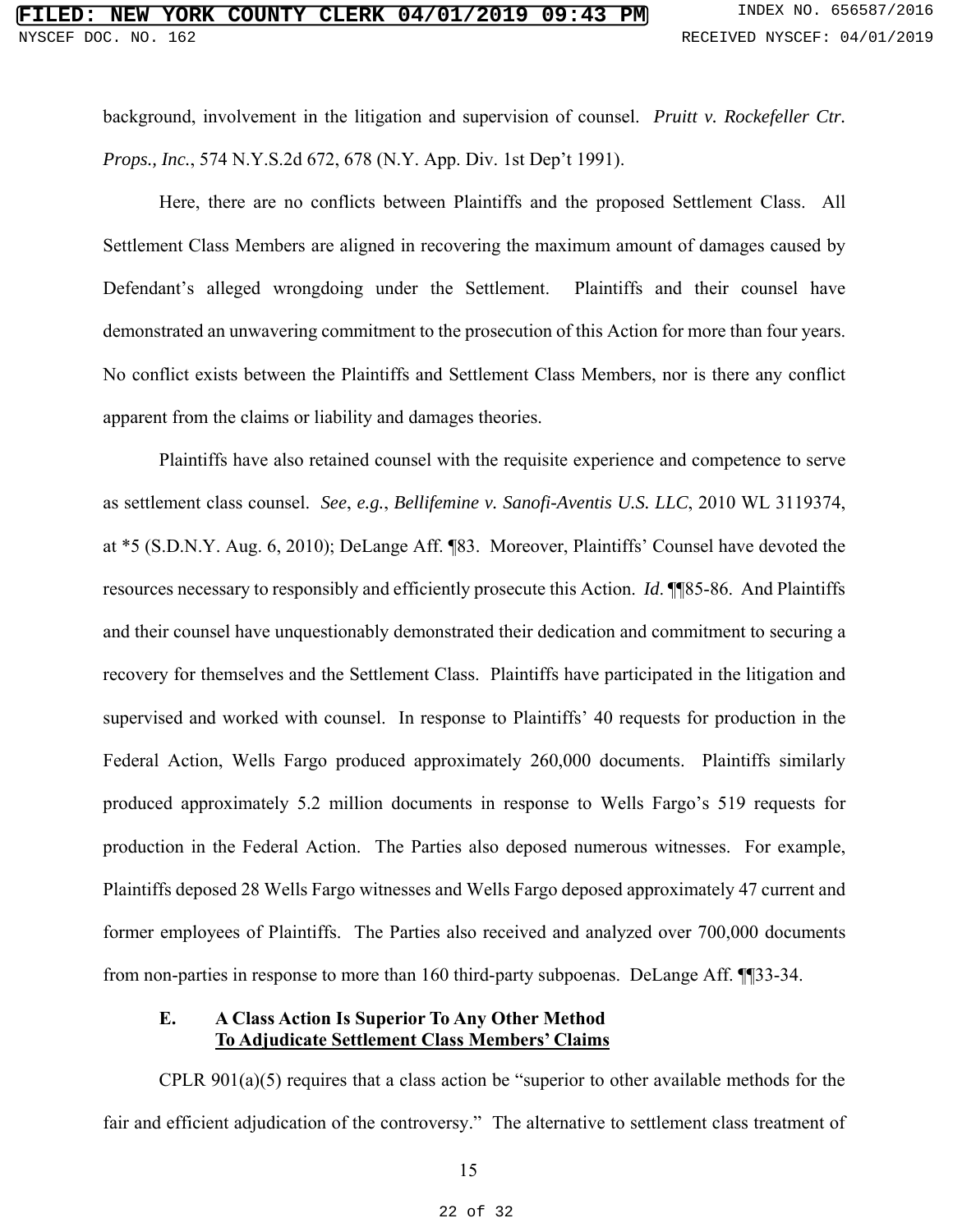this case would be potentially hundreds of individual lawsuits. Such an alternative would be inefficient and burdensome on litigants and the Court, particularly in light of the common legal theories and factual underpinnings to all Settlement Class Members' claims.

#### **F. CPLR 902 Factors Also Support Settlement Class Certification**

"Once all [of the] CPLR 901 prerequisites are satisfied, the court must then consider factors listed in CPLR 902." *Flemming v. Barnwell Nursing Home & Health Facilities, Inc.*, 766 N.Y.S.2d 241, 244 (N.Y. App. Div. 3d Dep't 2003). These factors are known as the "feasibility considerations." *Chimenti v. Am. Express Co.*, 467 N.Y.S.2d 357, 359 (N.Y. App. Div. 1st Dep't 1983). The CPLR 902 factors are:

- 1. The interests of members of the class individually in controlling the prosecution or defense of separate actions;
- 2. The impracticality or inefficiency of prosecuting or defending separate actions;
- 3. The extent and nature of any litigation concerning the controversy already commenced by or against members of the class;
- 4. The desirability or undesirability of concentrating the litigation of the claim in the particular forum; and
- 5. The difficulties likely to be encountered in the management of a class action.

*See* CPLR 902.

The feasibility factors also favor settlement class certification here. The first and third factors support certification because there is no evidence that individual settlement class members have an interest in controlling their own actions. To date, no Settlement Class Members have excluded themselves from the Settlement Class. Plaintiffs are aware of a few certificateholders who have initiated their own actions, but those certificateholders have been excluded from the Settlement Class, allowing their claims and litigation to continue. *See* Weinstein, Korn & Miller, N.Y. Civil Practice, § 902.07 (2004) ("The strongest indication of a significant interest on the part of class members in controlling their own actions is the existence of individual suits that have been or are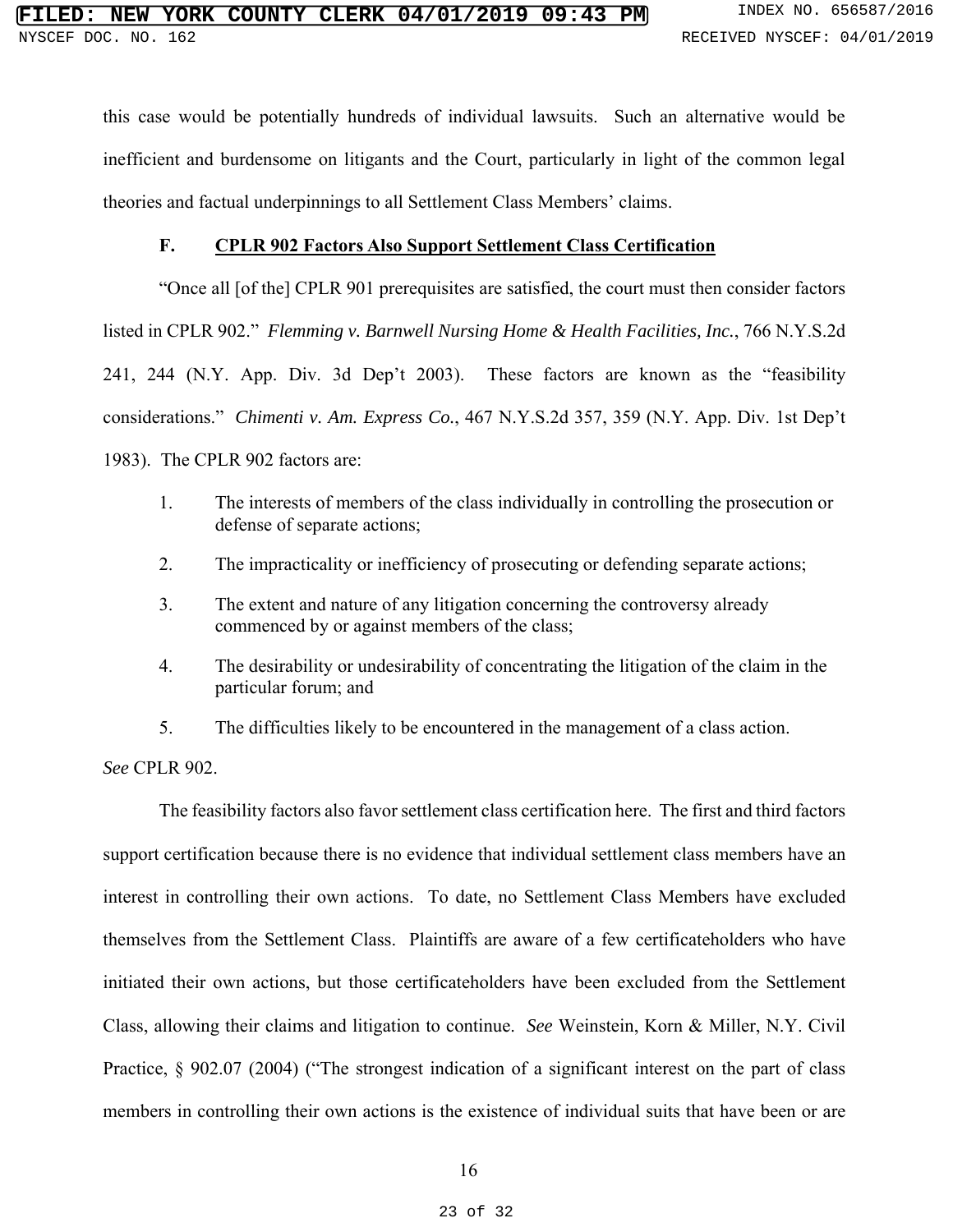about to be commenced."); *Ammon v. Suffolk Cty., Dep't of Consumer Affairs*, 396 N.Y.S.2d 317, 318 (Sup. Ct. N.Y. 1977), *aff'd sub nom.*, 413 N.Y.S.2d 469 (N.Y. App. Div. 2d Dep't 1979) (absence of similar litigation by class members supported certification).

The second, fourth, and fifth considerations also support settlement class certification. New York is the most desirable and suitable forum for the litigation because the Governing Agreements designate New York law as the choice of law for the claims at issue. *See* CPLR 902(4). Numerous separate actions would be impracticable and inefficient due to the relatively small value of the claims, the number of claimants and the common issues applicable to all Settlement Class Members. *See* CPLR 902(2).

Importantly, because the parties have now settled the litigation, any manageability concerns are not significant. *See* CPLR 902(5); *Michels*, 1997 WL 1161145, at \*12 ("the difficulties likely to be encountered in the management of a class action are … minimal in light of the extensively negotiated provisions of the Settlement Agreement"); *see also Amchem Prods., Inc.*, 521 U.S. at 620 (internal citation omitted) ("Confronted with a request for settlement-only class certification, a [trial] court need not inquire whether the case, if tried, would present intractable management problems, ... for the proposal is that there be no trial."). This is a key distinction here between certification of a class for litigation purposes and the proposed settlement-only class. In sum, the CPLR 902 factors support certification of this case for settlement purposes.

#### **IV. PLAINTIFFS' REQUEST FOR AN AWARD OF ATTORNEYS' FEES AND EXPENSES IS FAIR AND REASONABLE**

#### **A. Plaintiffs' Counsel Is Entitled To Attorneys' Fees Under The Substantial Benefit Doctrine**

CPLR 909 permits courts to award attorneys' fees in class action litigation. Pursuant to CPLR 909, "if a judgment in an action maintained as a class action is rendered in favor of the class,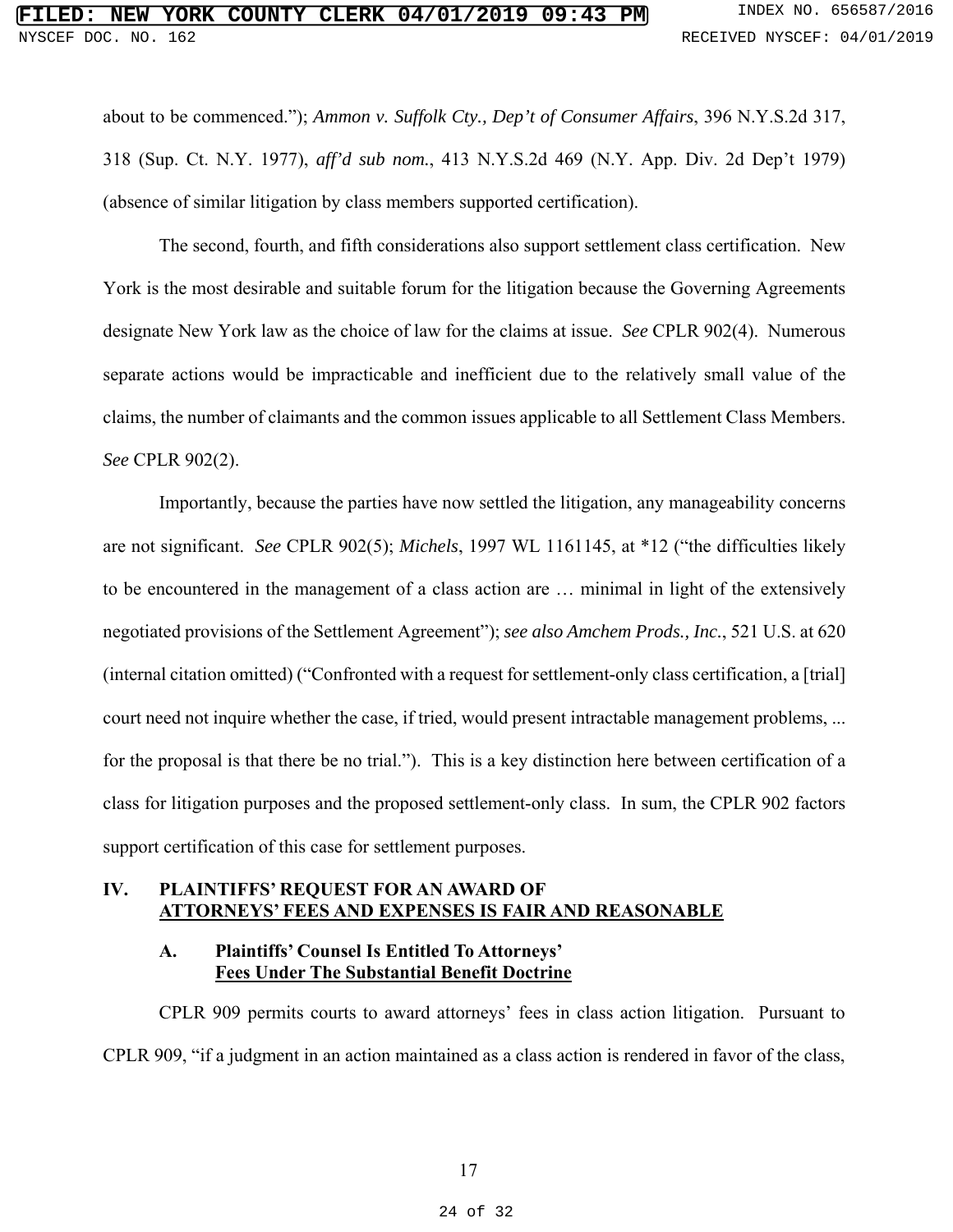the court in its discretion may award attorneys' fees to the representatives of the class based on the reasonable value of legal services rendered..." *Id*. 909.

In awarding attorneys' fees in class actions, courts have developed the "substantial benefit" theory, which recognizes that an award of attorneys' fees is appropriate when a party, proceeding in a representative capacity, obtains a result which creates a "substantial benefit" of a pecuniary or nonpecuniary nature. *See In re Cablevision Sys. Corp. S'holder Litig.*, 868 N.Y.S.2d 456, 467 (Sup. Ct. Nassau Cty. 2008) ("Thus, in a shareholder litigation, the plaintiff shareholders are entitled to an award of attorneys' fees if they confer a substantial benefit on the corporation or the other shareholders"). Courts agree that the contingent nature of class litigation combined support a finding of a reasonable fee. *See Willson v. N.Y. Life Ins. Co.*, 1995 N.Y. Misc. LEXIS 652, at \*92 (N.Y. Sup. Ct. July 31, 1995); *Denco v. Genesco, Inc.*, N.Y.L.J., Feb. 22, 1982, at 15, col. 2 (N.Y. Sup. Ct. 1982); *see also Low v. Van Nostrand*, 270 N.Y.S.2d 111 (N.Y. App. Div. 1st Dep't 1966). Moreover, courts have recognized that awarding fees "serve the dual purpose of encouraging plaintiffs' attorneys to act as private attorneys general and discouraging wrongdoing." *Michels*, 1997 WL 1161145, at \*31 (citing *Denco v. Genesco, Inc.*, N.Y.L.J., Feb. 22, 1982, at 15 (N.Y. Sup. Ct. 1982)).

Here, Plaintiffs' Counsel respectfully moves this Court for an award of \$6,804,100 in attorneys' fees, or 20% of the net \$43 million Settlement Fund, incurred in the successful prosecution of this class action. Notably, Plaintiffs' Counsel's fee award request does not include an award request relating to the release of the \$70 million Reserve Funds.

The "factors ordinarily considered by New York courts when evaluating requests for attorney's fees" include "the time and skill required in litigating the case, the complexity of issues, the customary fee for the work, and the results achieved." *Riordan v. Nationwide Mut. Fire Ins. Co.*, 977 F.2d 47, 53 (2d Cir. 1992); *see also Gordon v. Verizon Commc'ns*, 2017 WL 442871, at \*11 (N.Y. App. Div. 1st Dep't Feb. 2, 2017). Here, these factors militate in favor of the requested award,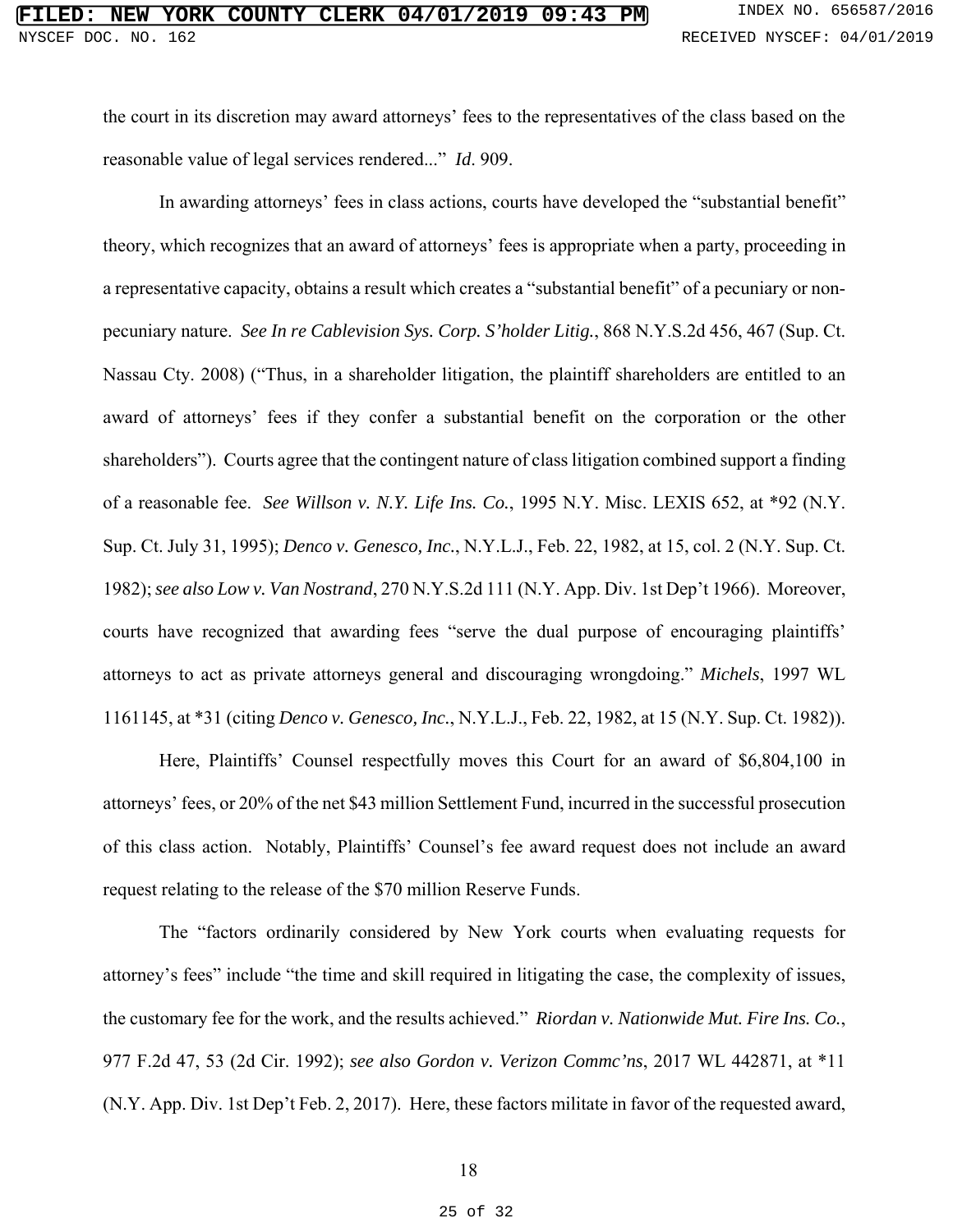which is more than reasonable. Plaintiffs' Counsel have done substantial work identifying, investigating, prosecuting, and settling Plaintiffs' and Class Members' claims. As described in the accompanying Affidavit of Timothy A. DeLange, Plaintiffs' Counsel have substantial experience prosecuting and settling class actions, and the lawyers assigned to this matter are well-versed in class action practice and are well-qualified to represent the class. DeLange Aff. ¶80.

There is no question that the issues in this case are complex. The attorneys' fee award of 20% of the net settlement fund is below the percentage award for similar complex class actions and is fair and reasonable when compared to the lodestar amount expended to successfully prosecute this complex and novel case.

In fact, although Plaintiffs' Counsel's lodestar totals more than \$27 million, Plaintiffs' Counsel is applying for an award representing a negative multiplier of the time spent prosecuting this case on behalf of the Class. *See* DeLange Aff. ¶¶87-88. Considering this discount, and the results achieved in this novel and hard-fought case, the requested amount is more than reasonable.

#### **B. The Requested Fee Is Fair When Compared To Plaintiffs' Counsel's Lodestar**

In awarding attorneys' fees in class actions, the "two acceptable options [for determining fees] are the percentage approach and the lodestar method, the latter having originated in class action litigation." *Flemming v. Barnwell Nursing Home & Health Facilities, Inc*., 56 A.D.3d 162, 165 (N.Y. App. Div. 2008); *see also Rahmey v. Blum*, 95 A.D.2d 294, 300-05 (N.Y. App. Div. 2d Dep't 1983).

Attorney fee awards in class action litigation that has produced a substantial benefit are established through the "lodestar" method. Under this approach, the "lodestar" figure, comprised of the reasonable number of hours spent by counsel multiplied by the reasonable hourly rate for counsel's services, is enhanced through the use of multipliers. *See*, *e.g. Rahmey*, 95 A.D.2d at 300- 302. The court may then adjust the resulting lodestar fee by taking into account various case-specific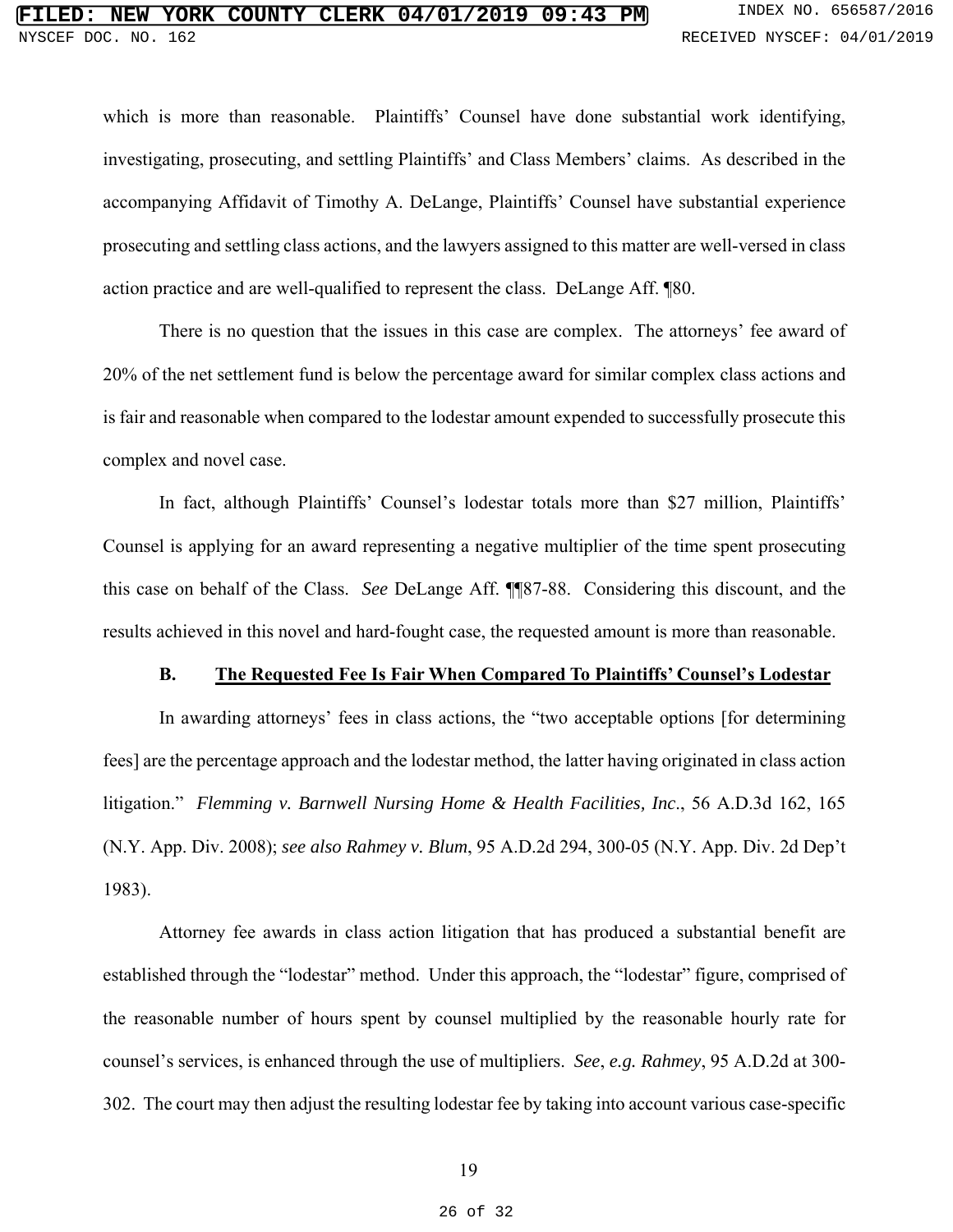considerations, including: (1) the novelty and difficulty of the questions presented; (2) the skill requisite to perform the legal services properly; (3) the preclusion of other employment by the attorney due to acceptance of the case; (4) whether the fee is fixed or contingent; (5) time limitations imposed by the client or the circumstances; (6) the amount involved and the results obtained; and (7) awards in similar cases. *Id.* at 303-304.

New York courts find this approach useful as a starting point for evaluating the reasonableness of a requested fee. *See, e.g., Wash. Fed. Sav. & Loan Ass'n v. Village Mall Townhouses, Inc.*, 90 Misc. 2d 227, 230-31 (N.Y. Sup. Ct. 1977); *Sternberg v. Citicorp Credit Servs., Inc.*, 110 Misc. 2d 804, 810-11 (N.Y. Sup. Ct. 1981). Because "[n]o one expects a lawyer whose compensation is contingent upon his success to charge, when successful, as little as he would charge a client who in advance had agreed to pay for his services, regardless of success," courts ordinarily apply a multiplier to the lodestar to account for various factors. *City of Detroit v. Grinnell Corp.*, 495 F.2d 448, 470 (2d Cir. 1974) (quoting *Cherner v. Transitron Elec. Corp.*, 221 F. Supp. 55, 61 (D. Mass. 1963)). The class counsel's lodestar is typically multiplied by a number representing the risk undertaken by class counsel, who prosecuted the case on a contingent fee basis. *See, e.g., Michels*, 1997 WL 1161145, at \*32 (multiplier of 3.3 awarded); *Willson*, 1995 N.Y. Misc. LEXIS 652, at \*92 (multiplier of 4.6 approved); *The Bear Stearns Cos., Inc. v. Jardine Strategic Holding Ltd*, N.Y.L.J., Aug. 7, 1991, at 22, col. 3 (N.Y. Sup. Ct. 1991) (multiplier of 3 approved) *aff'd*, 143 A.D.2d (1st Dep't 1998).

Here, all the relevant factors support the reasonableness of the fee requested. As detailed in the Affirmation of Timothy A. DeLange, the fee amount requested, 20% of the net settlement fund, or \$6,804,100, is well below the dollar amount determined by multiplying each attorney's hours by her or his hourly rate (lodestar of \$27.2 million), *see* DeLange Aff., Ex. 4B (Time Summary), even though the substantial risk and other factors justifying a multiplier were present in this case.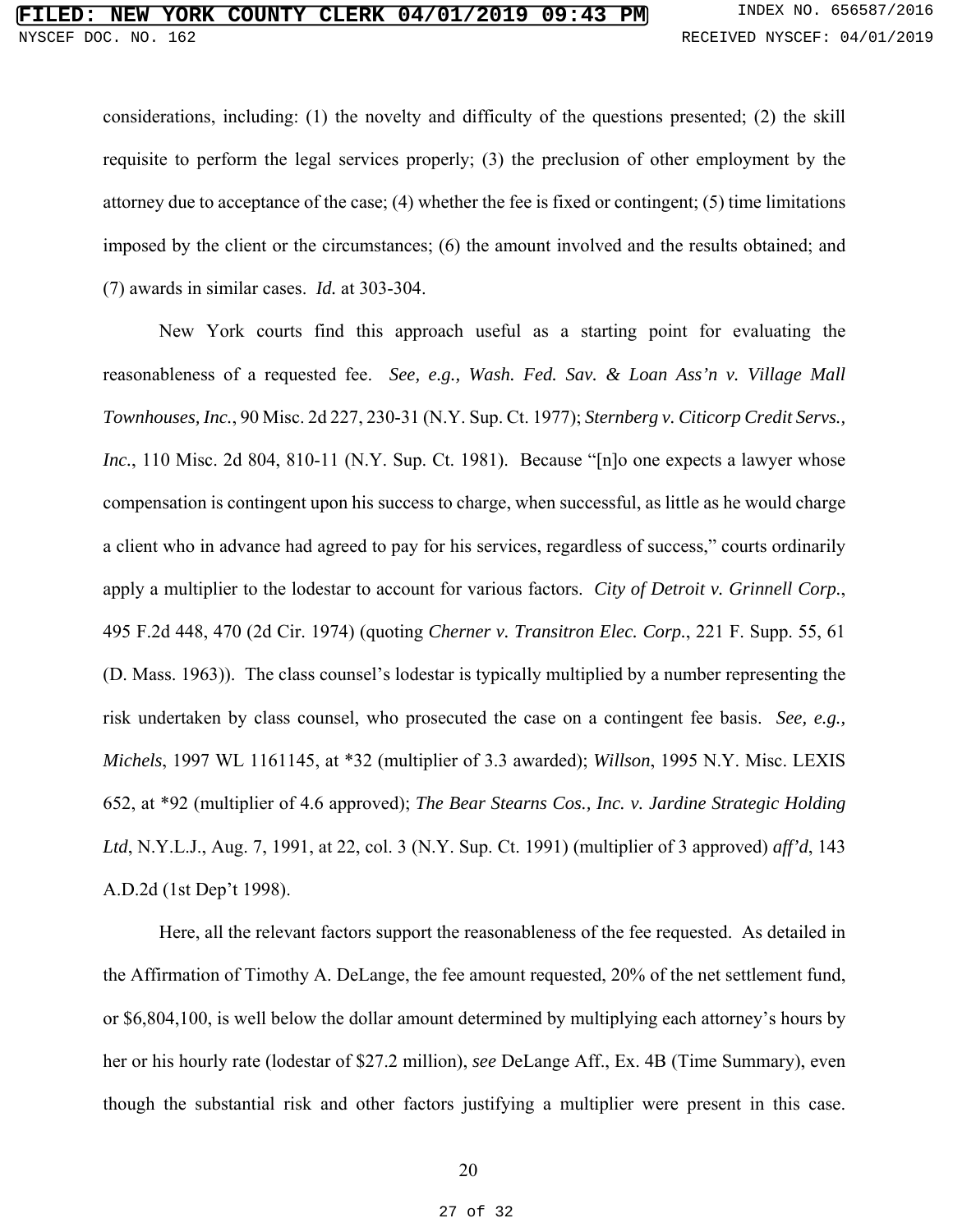Plaintiffs' Counsel dedicated 62,426 hours to the prosecution of this Action without any guarantee of payment. *Id.*

To date, Plaintiffs' Counsel have not received any payment for their services in prosecuting this Action on behalf of the Class, nor have Plaintiffs' Counsel been reimbursed for their out-ofpocket expenses. The fee requested would compensate Plaintiffs' Counsel for their efforts in achieving the Settlement for the benefit of the Settlement Class and for their risk in undertaking this representation on a contingency basis. As discussed further below, this amount is more than reasonable given that the amount reflects a negative multiplier of 0.25.

#### **1. The Novelty And Difficulty Of The Questions Involved And The Skill Displayed In Presenting Them**

There is little doubt this litigation was extremely difficult and complex, involving novel and difficult issues regarding structured finance, contract interpretation and loan review and analysis. Plaintiffs' Counsel were required to develop a mastery of the RMBS market, the standards for loan origination and underwriting, the applicable prudent servicing standards, the standards of care for a trustee, relevant government regulations and activity, and a host of related issues. Counsel worked extensively with subject-matter experts in these areas and this collaboration contributed greatly to the favorable result achieved for the Settlement Class. Substantial experience and skill in structured finance and RMBS litigation was required to review the Governing Agreements as well as millions of pages of documents, loan files and servicing files obtained through discovery. The novelty, difficulty and skill requisite to perform the legal services support the fee request.

#### **2. The Preclusion Of Other Employment To Pursue This Contingent Action**

Plaintiffs' Counsel devoted substantial resources to this Action that could have been devoted elsewhere through the acceptance of other employment, all on a contingent basis. The preclusion of other employment without promise of payment supports the requested award of attorneys' fees. In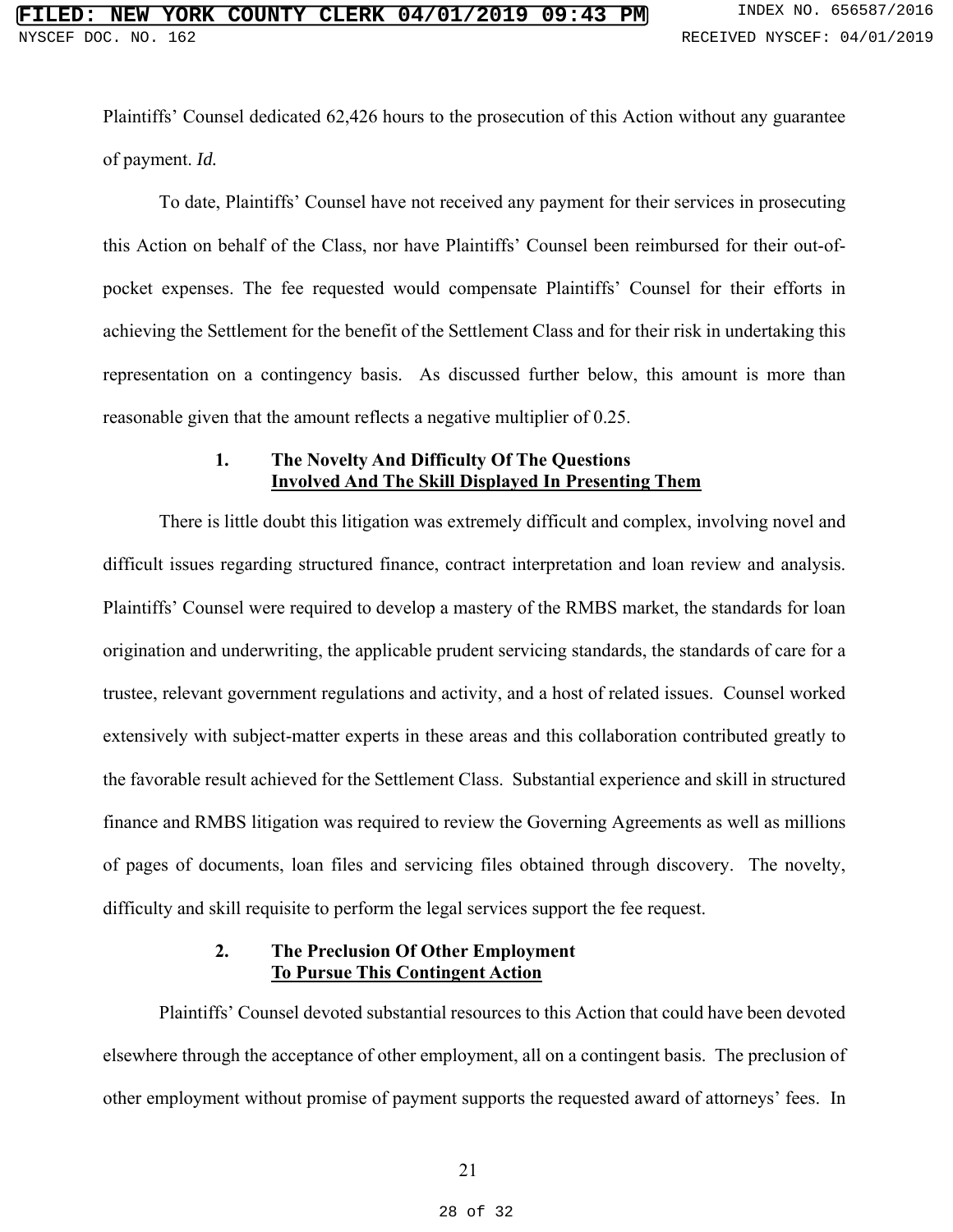addition, Plaintiffs' Counsel undertook this representation on a wholly contingent basis and allocated all necessary resources to prosecute the litigation on behalf of the Class.

#### **3. The Results Obtained**

As detailed herein, Plaintiffs and the Class faced the very real risk that they would not secure a meaningful recovery – or any recovery at all. There was no assurance that Plaintiffs would establish that a litigation class should be certified, overcome dispositive motions, succeed in establishing the elements of their claims at trial, and prevail in any eventual appeal. Moreover, continued litigation would be prolonged, costly and extremely risky, particularly given Defendant's substantial defenses with respect to liability, causation and damages. Plaintiffs and Plaintiffs' Counsel believe that the Settlement, which provides an immediate benefit to Settlement Class Members of \$43 million in cash and the release of \$70 million of the Reserve Funds, is fair and reasonable, particularly in light of the significant risks of continued litigation and the possibility of a lesser or no recovery at all after class certification, summary judgment, trial and any appeal.

#### **4. Awards In Similar Cases**

The Supreme Court has recognized that an appropriate court-awarded fee is intended to approximate what counsel would receive if they were bargaining for the services in the marketplace. *See Missouri v. Jenkins*, 491 U.S. 274, 285-86 (1989). If this were a non-representative action, the customary fee arrangement would be contingent, on a percentage basis, and typically in the range of 30% to 33% of the recovery. *See Blum v. Stenson*, 465 U.S. 886, 903 (1984) ("In tort suits, an attorney might receive one-third of whatever amount the plaintiff recovers. In those cases, therefore, the fee is directly proportional to the recovery.") (Brennan, J., concurring).

The 20% attorney fee requested by Plaintiffs' Counsel pursuant to their fee agreement with Plaintiffs is below the range of percentage fees that have been awarded in securities class actions and other similar litigation with comparable recoveries. *See, e.g.*, *In re Amaranth Natural Gas*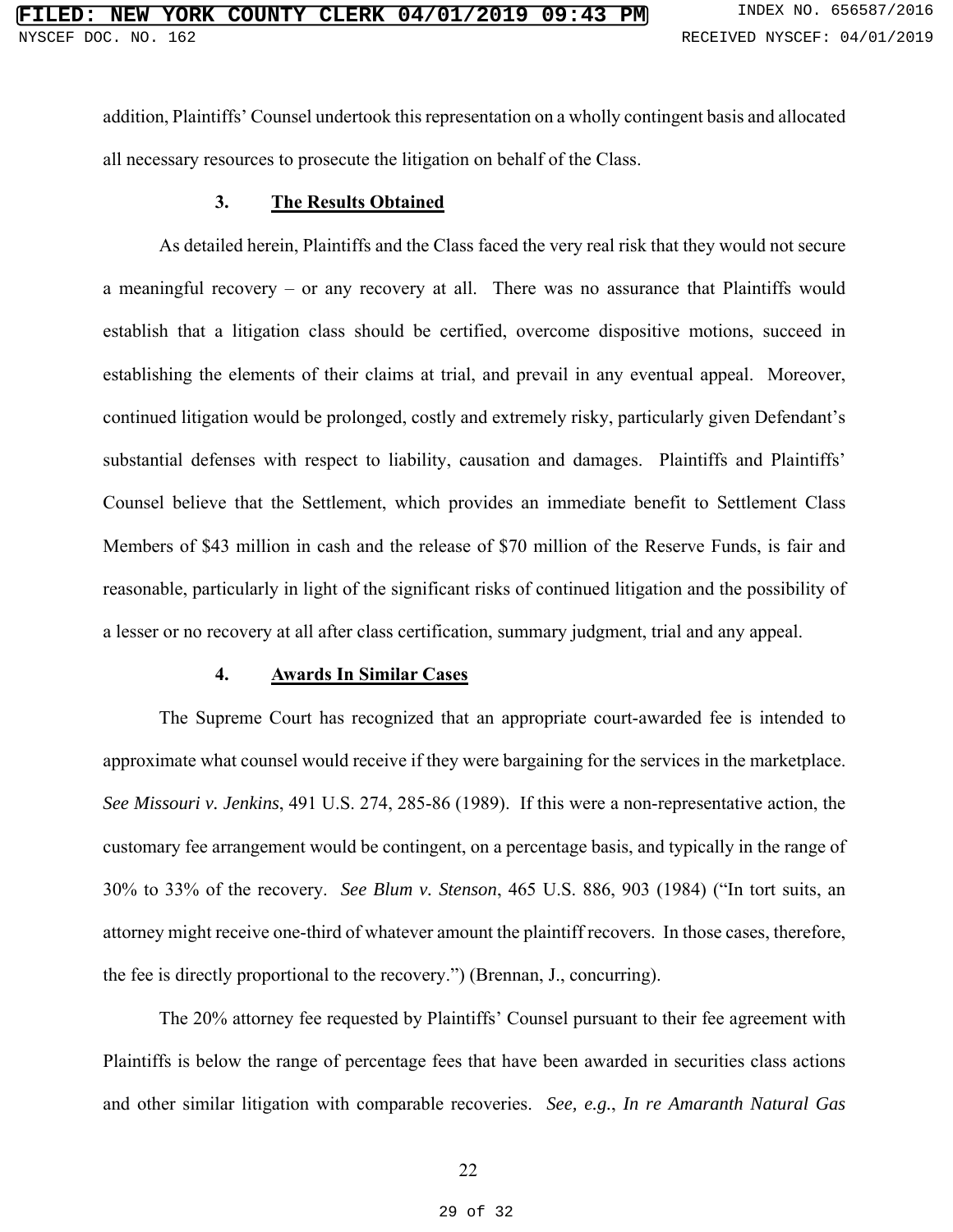*Commodities Litig.*, 2012 WL 2149094, at \*2 (S.D.N.Y. June 11, 2012) (awarding 30% of \$77.1 million settlement); *Cornwell v. Credit Suisse Grp.*, 2011 WL 13263367, at \*1-2 (S.D.N.Y. July 18, 2011) (awarding 27.5% of \$70 million settlement); *In re Priceline.com, Inc. Sec. Litig.*, 2007 WL 2115592, at \*5 (D. Conn. July 20, 2007) (awarding 30% of \$80 million settlement); *In re Philip Servs. Corp. Sec. Litig.*, 2007 WL 959299, at \*1, \*3 (S.D.N.Y. Mar. 28, 2007) (awarding 26% of \$79.75 million settlement); *see also Cen. States Se. & Sw. Areas Health & Welfare Fund v. Merck-Medco Managed Care, LLC*, 504 F.3d 229, 249 (2d Cir. 2007) (affirming district court's award of 30% of \$42.5 million settlement fund).

#### **C. Plaintiffs' Counsel Should Be Awarded Reimbursement Of Expenses Advanced During The Litigation**

Plaintiffs' Counsel's fee application includes a request for payment of the litigation expenses that Plaintiffs' Counsel paid or incurred, which were reasonable in amount and necessary to the prosecution of the Action. *See* DeLange Aff. ¶¶89-98. These expenses are properly recovered by counsel. *See In re Facebook Inc. IPO Sec. & Derivative Litig.*, 343 F. Supp. 3d 394, 418 (S.D.N.Y. 2018) (in a class action, attorneys should be compensated "for reasonable out-of-pocket expenses incurred and customarily charged to their clients, as long as they were incidental and necessary to the representation") (citation omitted); *In re China Sunergy Sec. Litig.*, 2011 WL 1899715, at \*6 (S.D.N.Y. May 13, 2011) (same); *In re FLAG Telecom Holdings, Ltd. Sec. Litig.*, 2010 WL 4537550, at \*30 (S.D.N.Y. Nov. 8, 2010) ("It is well accepted that counsel who create a common fund are entitled to the reimbursement of expenses that they advanced to a class"); *Colt Indus. S'holder Litig.*, 77 N.Y.2d at 186 ("The foundation for the historic practice of granting reimbursement for the costs of litigation other than the conventional taxable costs is part of the original authority of the chancellor to do equity in a particular situation."). As set forth in detail in the DeLange Affidavit, Plaintiffs' Counsel incurred \$8,979,500.72 in litigation expenses in the prosecution of the Action.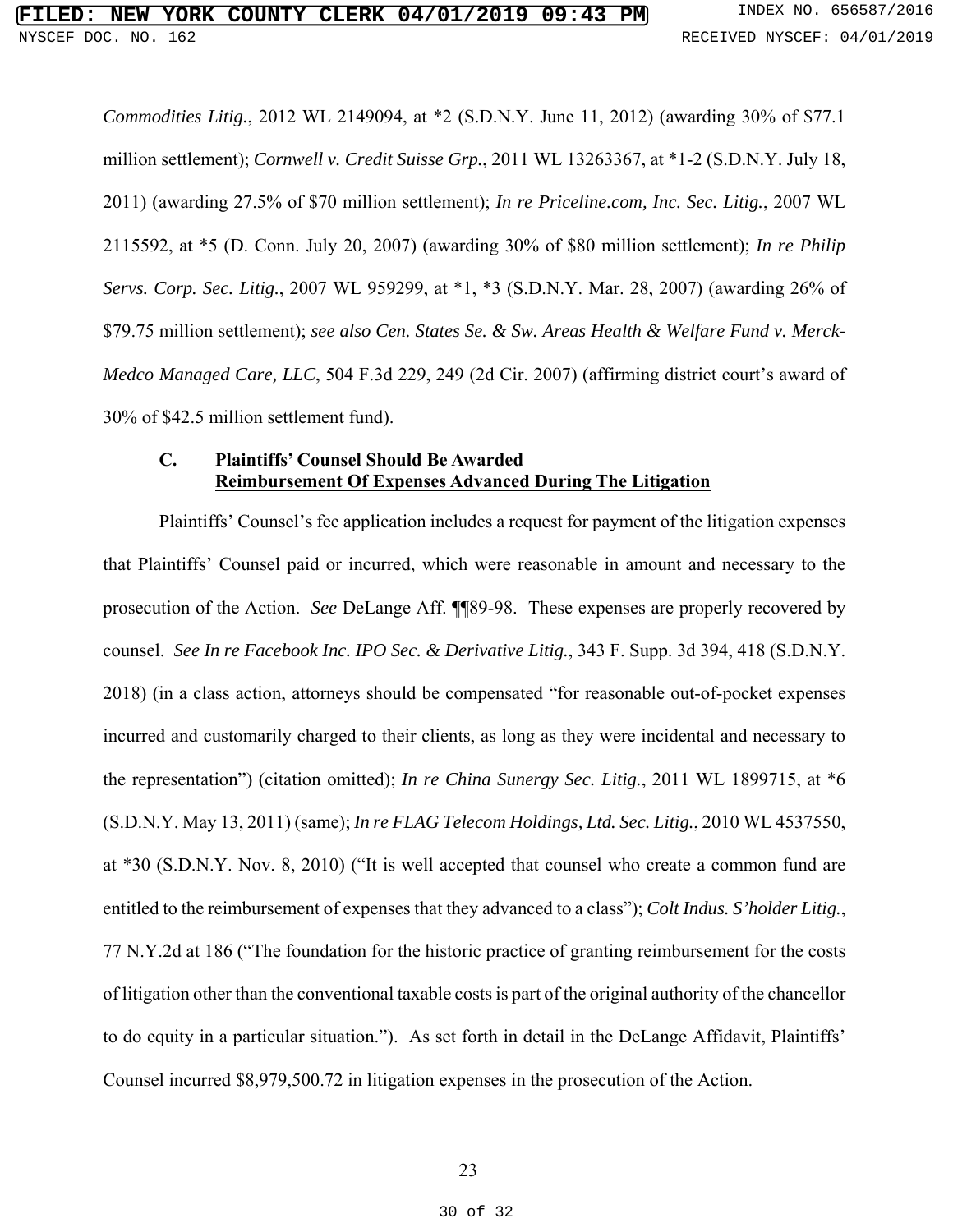The expenses for which payment are sought are the types of expenses that are necessarily incurred in litigation and routinely charged to clients billed by the hour. These expenses include, among others, expert fees, document management costs, on-line research, court reporting and transcripts, photocopying, travel costs, and telephone and postage expenses.

The largest expense is for document management and litigation support, which included the cost of retaining the electronic discovery vendor which managed the enormous database of documents received, which total \$5,666,246.15, or 63% of the total amount of expenses. DeLange Aff. ¶93. In this regard, Plaintiffs' Counsel worked principally with established, experienced litigation support vendors to host, process and manage the enormous quantities of electronic information involved in this litigation. Plaintiffs' Counsel negotiated billing rates that were favorable to the market rates at that time with the expectation that there would be significant data volume associated with the Action. DeLange Aff. ¶93. The document management, hosting and support for this Action was unprecedented and required the largest litigation database ever established, totaling more than 20 terabytes of data. *Id*.

Another significant category of expenses was for retention of Plaintiffs' experts, in the amount of \$2,468,561.32, or 27% of the total litigation expenses. *Id*. ¶94. Plaintiffs' Counsel worked closely with Dr. Hartzmark, a professor of economics and financial economics at the University of Chicago and University of Michigan, President of Hartzmark Economics Litigation Practice LLC, and a specialist in the application of economics and finance to legal, commercial, and regulatory issues. Plaintiffs' Counsel consulted with Dr. Hartzmark regarding economic and quantitative analysis, industry custom and practice regarding trading of RMBS securities, and subjects related to the proposed litigation class, including class member numerosity, identification of members, and calculation of class-wide damages. Plaintiffs also consulted with Peter Vinella of